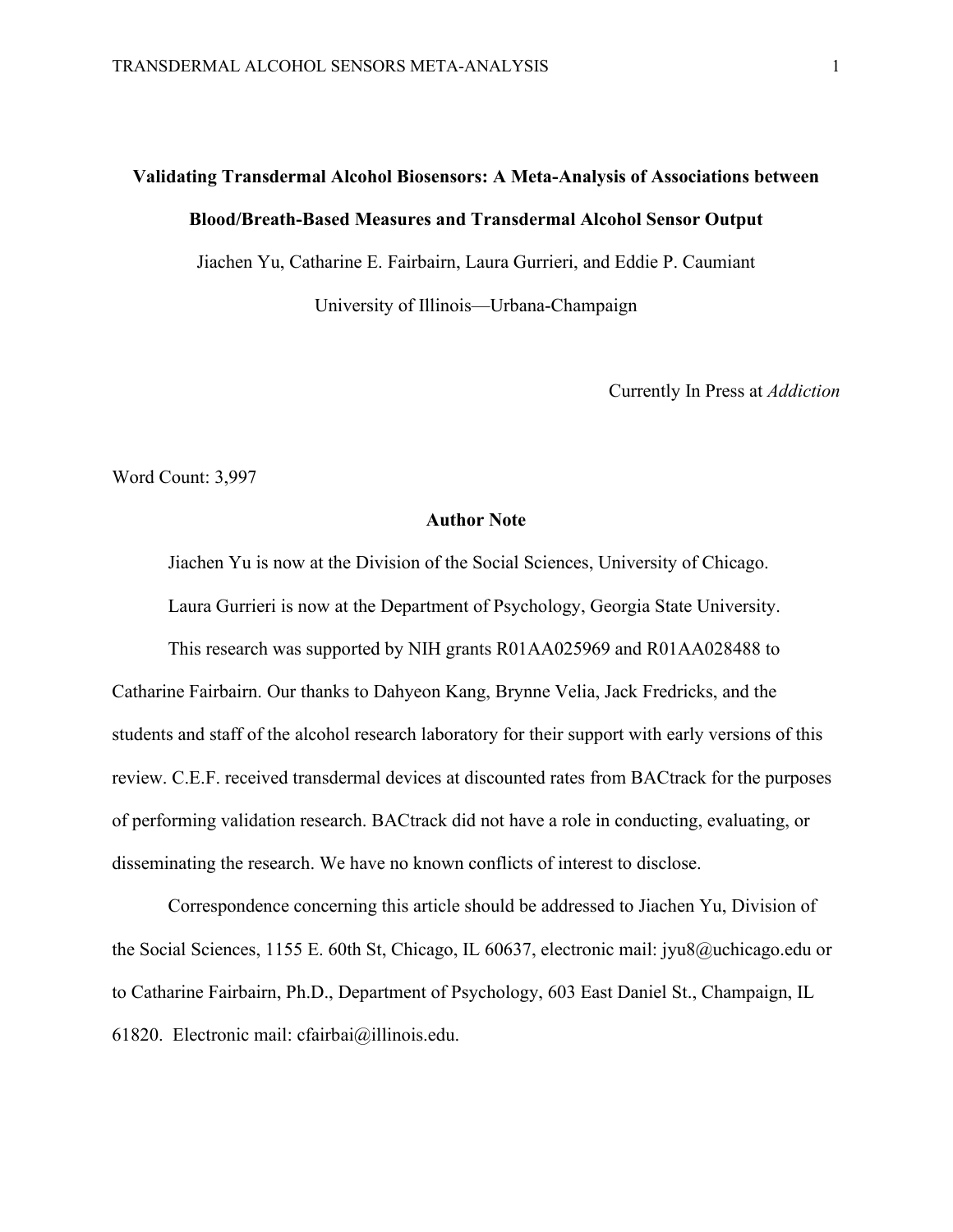#### **ABSTRACT**

**Background and aims:** Transdermal alcohol sensors carry immense promise for the continuous assessment of drinking but are inconsistent in detecting more fine-grained indicators of alcohol consumption. Prior studies examining associations between transdermal alcohol concentration (TAC) and blood/breath alcohol concentration (BAC) have yielded highly variable correlations and lag times. The current review aimed to synthesize transdermal validation studies, aggregating results from over three decades of research to characterize the validity of transdermal sensors for assessing alcohol consumption.

**Methods:** Databases were searched for studies listed prior to March 1, 2022 that examined associations between transdermal alcohol sensor output and blood and breath-based alcohol measures, resulting in 31 primarily laboratory-derived participant samples (27 precise effect sizes) including both healthy and clinical populations. Correlation coefficients and lag times were pooled using three-level random-effects meta-regression. Independent raters coded study characteristics, including the body position of transdermal sensors (ankle- vs. arm/hand/wristworn device) and methodological bias (e.g., missing data).

**Results:** Analyses revealed that, is this primarily laboratory-derived sample of studies, the average correlation between TAC and BAC was large in magnitude, *r*=.87, *95% confidence interval (CI)*[.80, .93], and TAC lagged behind BAC by an average of 95.90 minutes, *95%CI*[55.50, 136.29]. Device body position significantly moderated both TAC-BAC correlation,  $b=11$ ,  $p=.009$ , and lag time,  $b=.69.41$ ,  $p<.001$ . Lag times for ankle-worn devices were approximately double those for arm/hand/wrist-worn devices, and TAC-BAC correlations also tended to be stronger for arm/hand/wrist-worn sensors.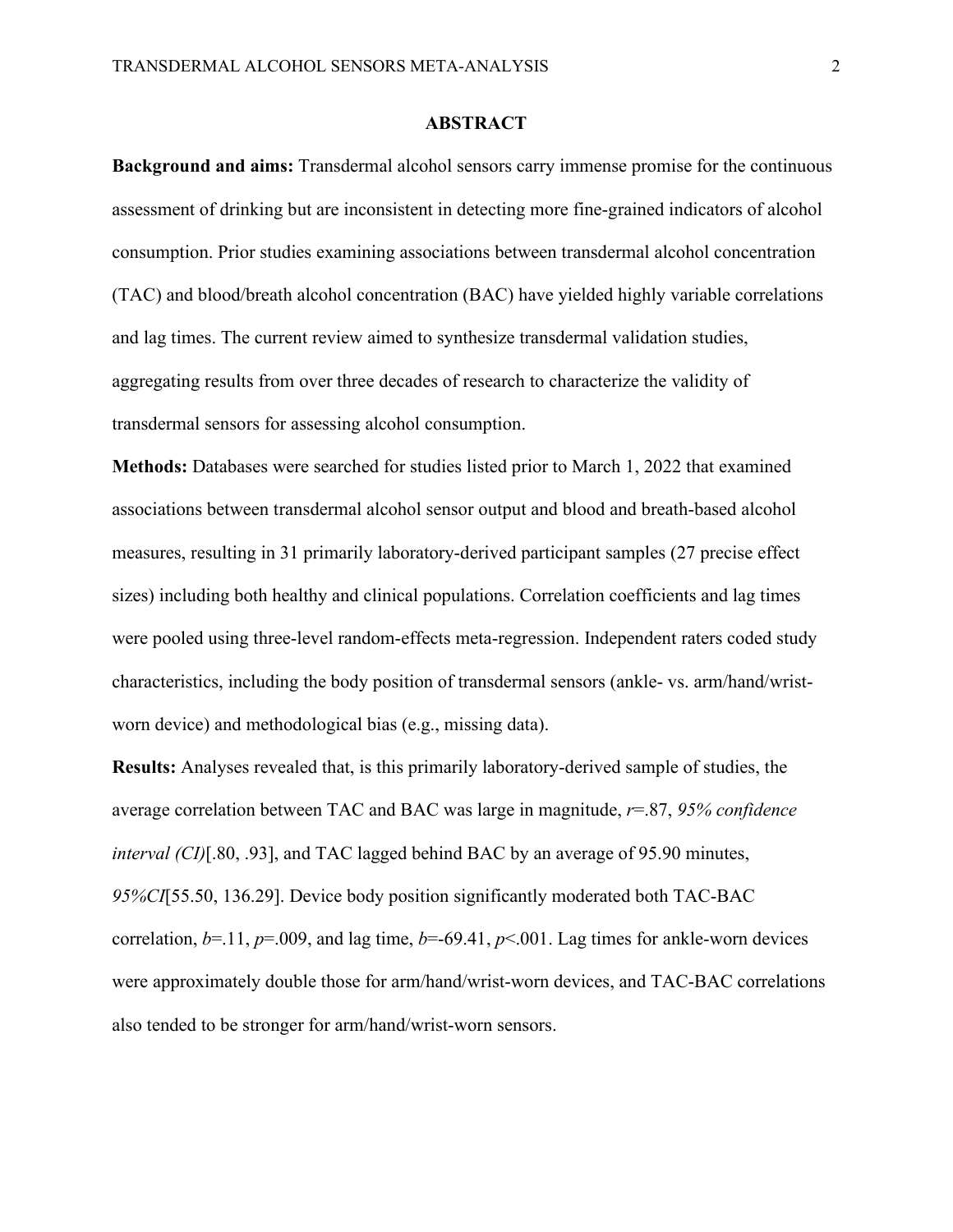**Conclusions:** This meta-analysis indicates that transdermal alcohol sensors perform strongly in assessing blood/breath alcohol concentration under controlled conditions, with particular promise for the newer generation of wrist-worn devices.

*Keywords:* transdermal, alcohol biosensors, blood alcohol concentration, temporal sensitivity, body location, validation, meta-analysis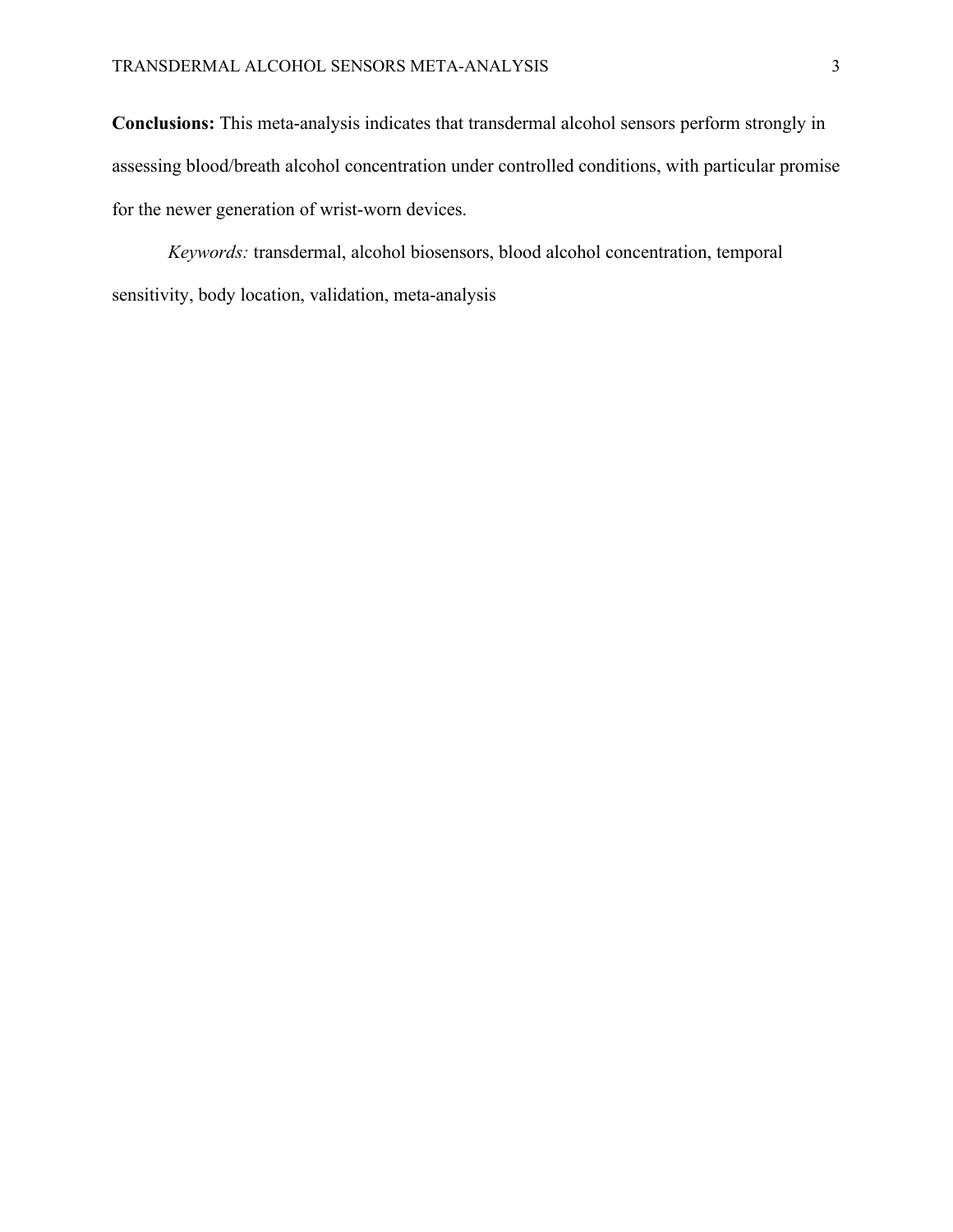#### **INTRODUCTION**

Transdermal alcohol sensors have the potential to substantially bolster our toolkit of measures within addiction science. Although existing measures of alcohol consumption have contributed valuable knowledge to our understanding of drinking behaviors, all are associated with limitations. Blood-based alcohol measures are highly accurate but invasive and impractical for use in the field (1,2). Breathalyzer readings demand motivated action on the part of the user and, when used improperly, can be impacted by residual mouth alcohol (1–4). Self-reports of drinking, although cost-effective and widely employed in alcohol research, are nonetheless subjective and vulnerable to bias (5–9). Leveraging the fact that about 1% of ingested alcohol is expelled from the skin in the form of water vapor, transdermal sensors complement extant tools by assessing drinking via a device that rests on the skin's surface (2,10,11). Thus, transdermal sensors have the potential to assess drinking continuously, passively, and unobtrusively by measuring the concentration of alcohol in sweat and insensible perspiration. In addition to their existing application as abstinence monitors in the criminal justice system (12,13), a range of additional uses have been proposed for transdermal sensors including as relapse-detecting monitors capable of prompting "just-in-time" addiction intervention (14,15), as drinking risklevel indicators to inform the advisability of driving (14,16,17), and as continuous trackers capable of unobtrusively assessing drinking over the course of months and even years for implementation in research studies (5,18–20).

The current moment represents an exciting time for transdermal alcohol sensing technology. The use of transdermal abstinence monitors has burgeoned in recent years to encompass hundreds of thousands of individuals globally (13). Further, a new generation of sleek, smartphone-integrated transdermal sensor has recently emerged that promises to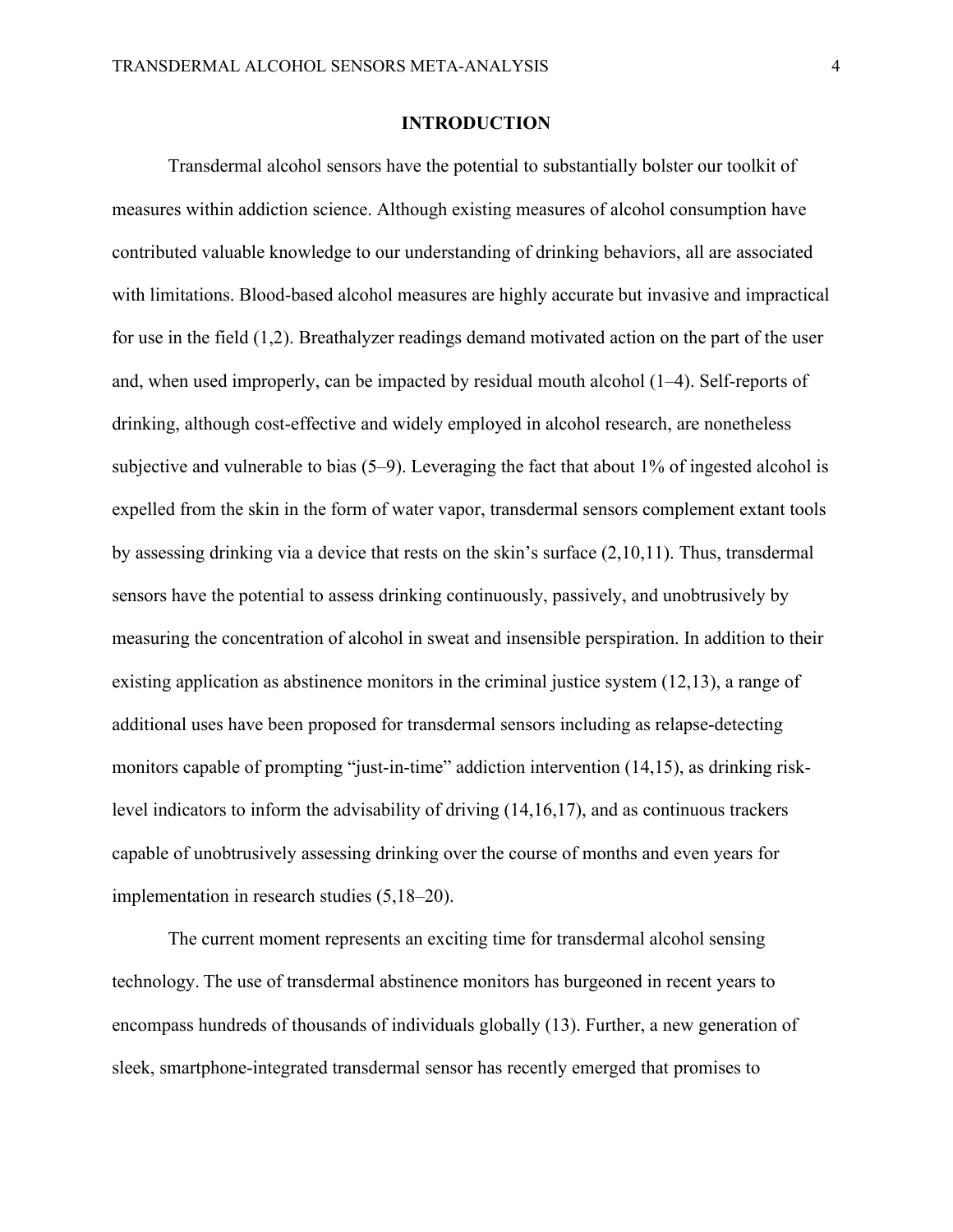exponentially expand the range of applications for alcohol biosensors  $(14,16,21-23)$ . At the same time, the current moment represents a perplexing time for researchers seeking to understand the potential of transdermal sensors, as the relationship between transdermal alcohol concentration  $(TAC)$  and blood/breath alcohol concentration  $(BAC<sup>1</sup>)$  $(BAC<sup>1</sup>)$  $(BAC<sup>1</sup>)$  is complex, and the performance of transdermal technology in detecting more fine-grained indicators of alcohol consumption has emerged as inconsistent. Indeed, reflecting this complexity, extant studies in the literature have produced TAC-BAC correlations ranging from moderate (27,28) to extremely strong (29,30), and lag times between peak TAC and peak BAC varying from 30 minutes (31–33) to several hours in duration (34). Further complicating the task of understanding the potential of transdermal technology, it is currently unclear the extent to which limitations and complexities observed with respect to data produced by older sensors might apply equally to the newer generation of transdermal technology (12). Of note, despite over three decades of empirical research devoted to validating transdermal sensor output, there has not previously been a quantitative synthesis of the literature exploring the TAC-BAC association. The current metaanalysis is aimed at filling this gap.

#### **Transdermal sensor types and factors impacting transdermal alcohol detection**

Since their first conception several decades ago (11), transdermal alcohol sensors have undergone considerable evolution. Among the first transdermal sensors made widely available to researchers was the SCRAM Continuous Alcohol Monitor (AMS, Denver, CO; see Figure 1a; 13). SCRAM is a relatively bulky ankle bracelet intended primarily for use with criminal-justice involved populations (18,35,36). SCRAM devices have demonstrated discriminative validity in

<span id="page-4-0"></span><sup>&</sup>lt;sup>1</sup> Note that the amount of alcohol measured in blood is not the same as the amount of alcohol measured in breath. However, these two are highly correlated and breath alcohol measures are often used as a proxy for blood alcohol concentration (24–26). Thus, within this manuscript we use the abbreviation "BAC" to refer to both blood and breath alcohol concentration.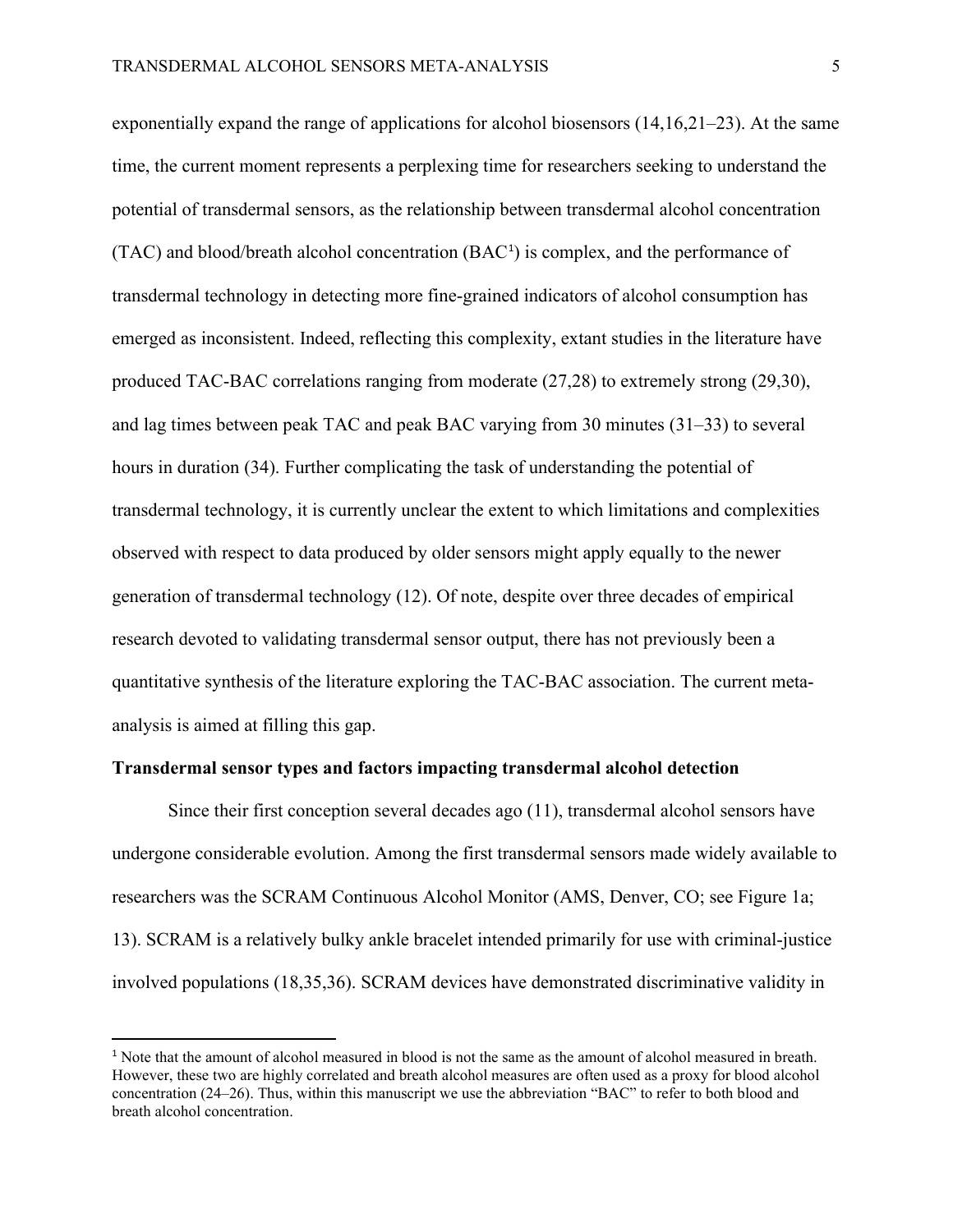detecting drinking episodes (12), albeit with limited ability to detect low level drinking (37–40), and thus appear well suited to their primary intended purpose as abstinence monitors in forensic settings (12,41). However, SCRAM ankle monitors have properties that may make them less well suited to tasks requiring fine-grained and/or time sensitive estimation. The relationship between TAC and BAC can vary depending on where on the body TAC is assessed (32,42). A range of factors that vary across body locations can impact transdermal sensor performance, including sensor-skin distance variability, skin thickness, sweat gland density, and blood vessel distribution, and some have theorized that the ankle positioning of SCRAM may be suboptimal for sensitive transdermal assessment of BAC (12,21,32,42,43). Further, SCRAM devices rely on a pump to actively generate airflow across the transdermal sensor, restricting the transdermal sampling interval to a relatively sparse 30 minutes. Likely due in part to this sparse sampling schedule, SCRAM-measured TAC has been found to lag behind BAC by extended periods, with studies indicating that the delay between BAC and SCRAM-measured TAC can extend up to five hours (34). Such protracted lag times have sometimes been presumed to be also physiologically based, thus potentially extending beyond just SCRAM to encompass all transdermal sensors (44,45). Since some of the more critical applications of transdermal alcohol sensing technology require detection of drinking episodes in near real-time (e.g., just-in-time intervention/relapse prevention, applications for determining driving advisability), these extended lag times have been cited as a key factor limiting the utility of transdermal alcohol sensors more broadly (21,23,44).

Although the SCRAM ankle monitor is currently the most widely researched transdermal sensor, researchers have also examined a range of monitors that employ alternative designs, with the availability of these alternative sensors burgeoning in recent years. While the majority of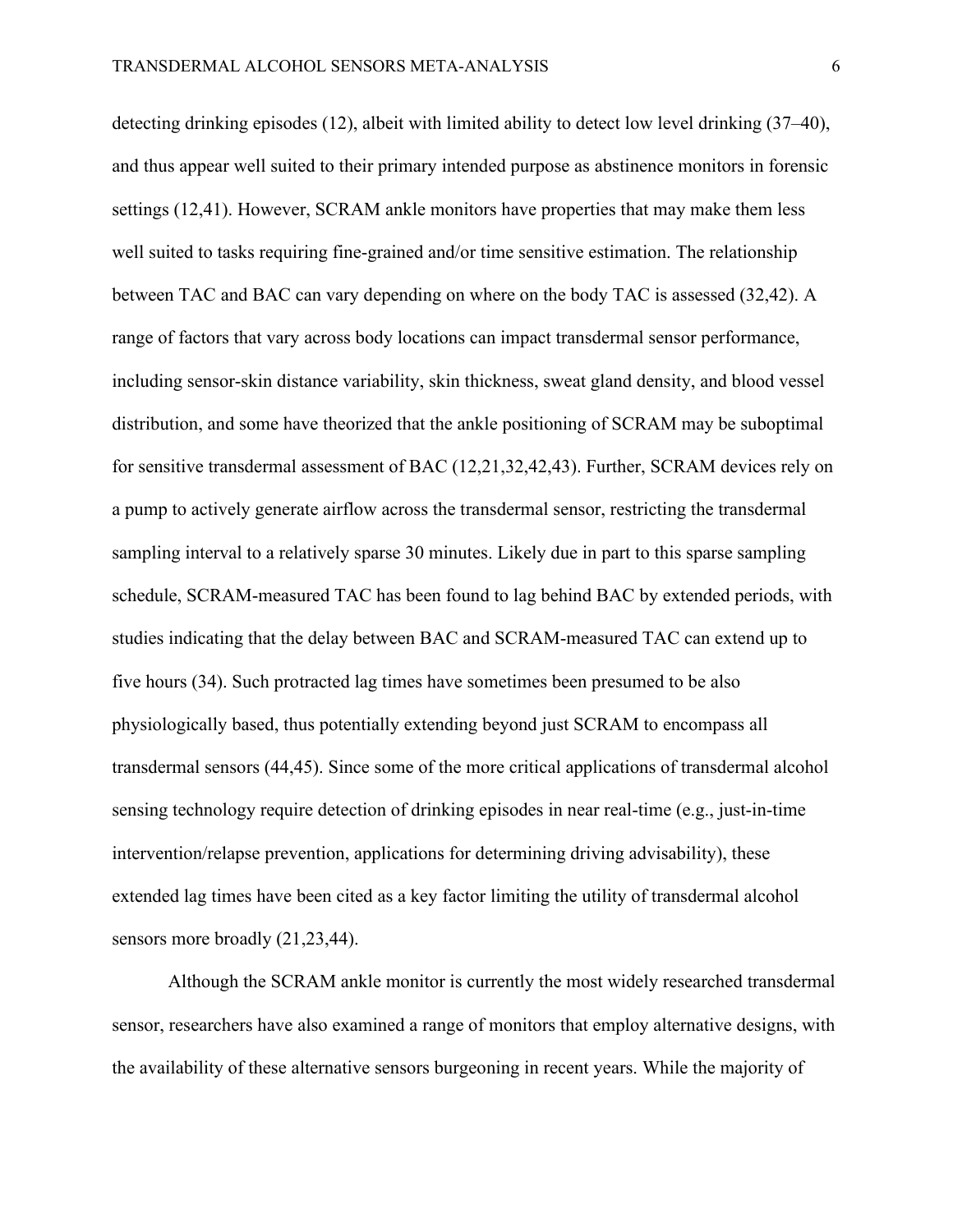alternative devices examined in research have been wrist-worn, some earlier iterations of these devices were affixed to the palm or worn as an arm band (27,30). Wrist-worn devices have ranged from early sensors such as Giner WriSTAS (Giner Inc., Newton, MA; resembling a wrist watch, now discontinued; 33,34,46) to new-generation devices such as the BACtrack Skyn (from BACtrack/KHN Solutions Inc., San Francisco, CA; see Figure 1b; 16,21,23,47), featuring smartphone connectivity and sleek, fitbit-like designs (14,16,23,44). Wrist- and arm-worn devices have traditionally employed sensors that rely on passive (rather than active pumpgenerated) airflow across the sensor, which has diminished demands on battery life and so permitted faster sampling speeds. TAC sampling intervals for wrist-worn transdermal sensors are relatively brief when compared with ankle-worn devices, ranging from 5 minutes (WrisTAS; 31) to 20 seconds (BACtrack Skyn; 16,23). Early research with wrist-worn devices indicated high failure rates, although newer devices demonstrate substantial improvement (21,34). Little research has permitted direct comparison between ankle- and arm-worn devices, and the research that does exist has had low power for such comparisons (21,34,47). However, some early research points to the possibility of improved temporal sensitivity for new-generation wrist-worn devices over old-generation ankle monitors, indicating that, when combined with machinelearning models capable of forecasting readings into the future, such devices might permit drinking episode detection in near real-time (21).

Besides the body position of the transdermal devices themselves, a range of contextual and individual characteristics have been theorized to impact the TAC-BAC relationship. Transdermal sensors are sensitive to a variety of contextual factors including temperature, motion, and interfering gases (32). These factors are considerably less variable in laboratory (vs. real-world) contexts, where the majority of transdermal sensor validation research has thus far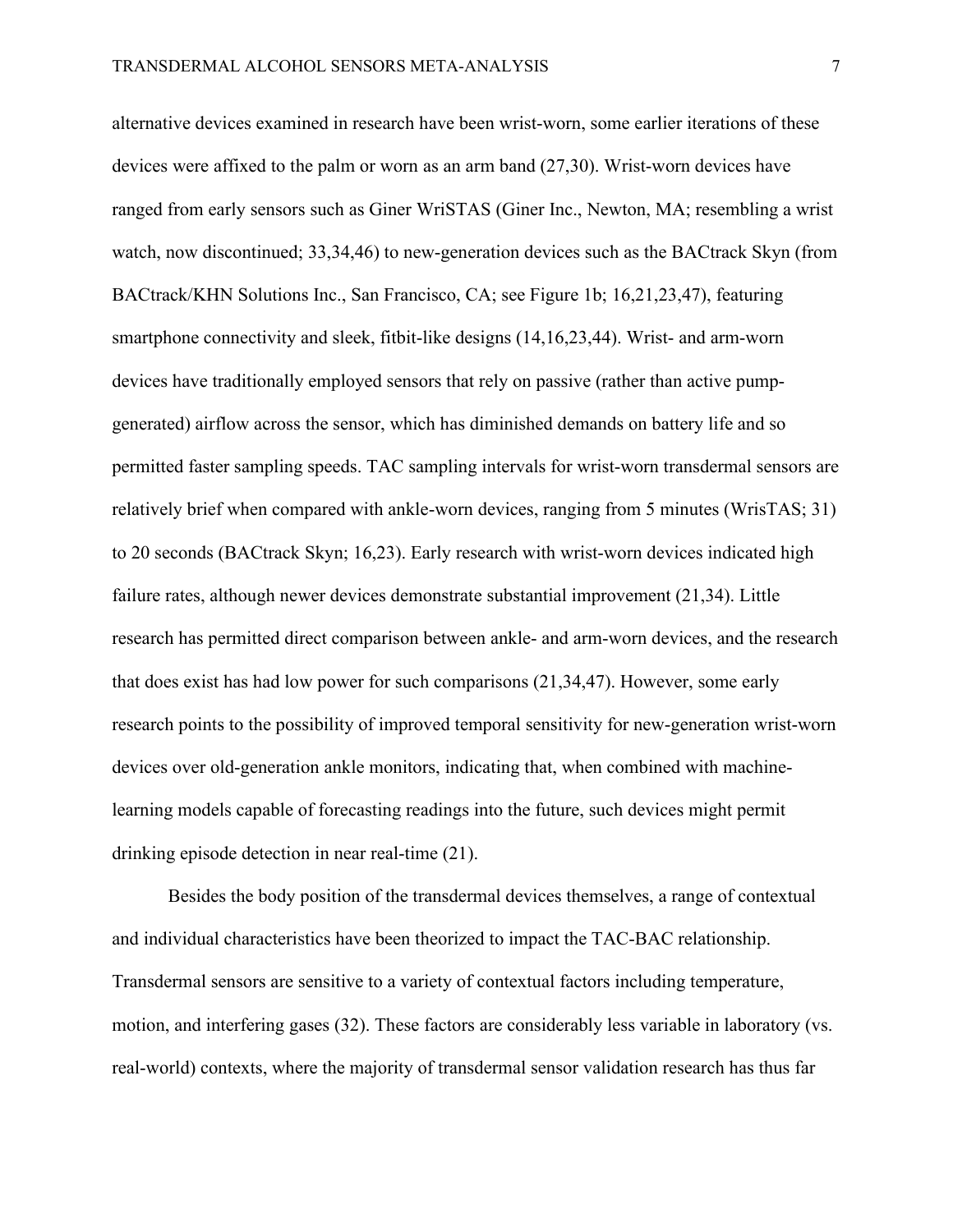taken place (27,29,48–50). Further, studies assessing the validity of transdermal sensors via objective means have relied on a range of approaches for assessing alcohol consumption, including both blood- and breath-based measures of intoxication. Although blood- and breathbased alcohol measures are highly correlated (24–26), breath measures assess alcohol levels via indirect means and thus it remains possible that measured TAC-BAC associations could vary across these assessment techniques (2). Finally, characteristics of the research participants themselves, including biological sex and also drinking history (e.g., heavy drinkers vs. social drinkers), can impact the metabolism of alcohol and so cause variability in the TAC-BAC relationship, thereby affecting the performance of transdermal alcohol sensors (49,51). However, in a literature characterized by extremely small sample sizes (average  $N < 20$ ), individual studies have generally had insufficient power to explore moderators of the TAC-BAC link.

#### **The current study**

The current review aims to organize and synthesize the literature examining the validity of transdermal alcohol sensors for the assessment of BAC. Interest in transdermal alcohol measurement has surged in recent years, with seven reviews of transdermal sensor research published in the past two years alone (5,14,16,17,22,44,52; for a registered report, see also 53). Although numerous narrative reviews exist, no meta-analysis has quantified the association between TAC and BAC. In the current review, by examining studies employing objective assessment of alcohol intoxication we aim to explore associations between ingested alcohol and alcohol that can be detected at the skin's surface via transdermal means. More specifically, the aims of the current review are to: 1) Quantify the magnitude of the TAC-BAC correlation across samples and studies; 2) Quantify the magnitude of the TAC-BAC lag time across samples and studies; 3) Explore the extent to which device body position (ankle, arm, etc.), study type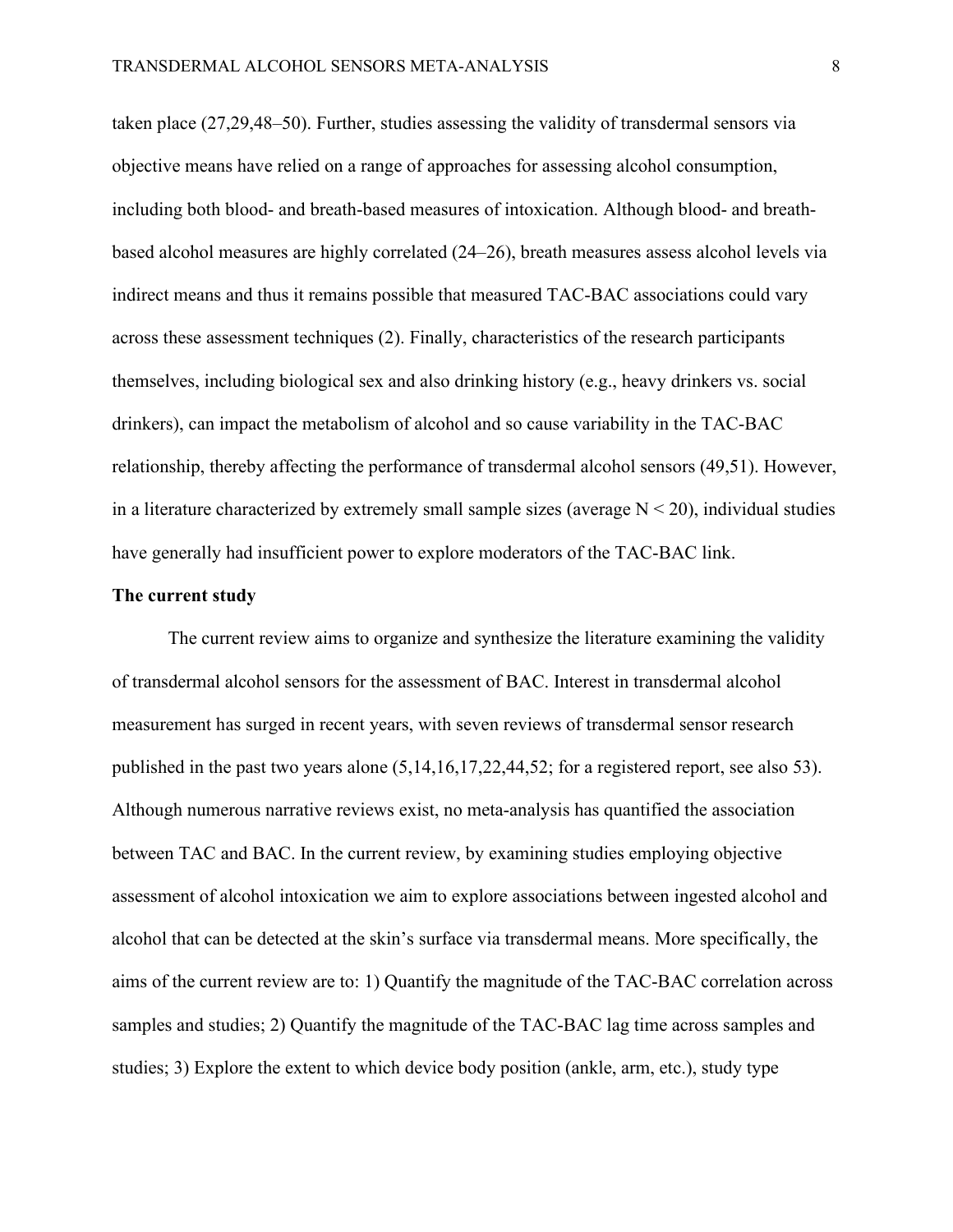(laboratory vs. ambulatory), alcohol measures (BAC vs. BrAC; alcohol dose), and sample characteristics (gender composition; healthy vs. clinical/heavy drinking) moderate these TAC-BAC correlations and lag times.

### **METHODS**

Systematic review and meta-analytic procedures employed PRISMA guidelines (54). The databases PubMed and PsycInfo were searched for articles published prior to March 1, 2022. The following search terms were used: "alcohol" AND "transdermal." Bibliographies of studies meeting inclusion were scanned for additional eligible studies, as were the reference sections of three review articles (21,22,35). A protocol for meta-analytic procedures can be accessed at https://osf.io/nq6fc/. The meta-analysis was not pre-registered.<sup>[2](#page-8-0)</sup> In total, 1,804 records were screened for inclusion (see Figure 2).

Studies were required to meet the following eligibility criteria: 1) Examine data collected from human participants; 2) Include measurement of TAC via a wearable device assessing alcohol concentration within sensible/insensible perspiration; 3) Include measurement of alcohol intoxication via objective means—e.g., via breathalyzer or direct blood/plasma measure; 4) Examine the relationship between TAC and BAC; 5) Report available in English language. Studies featuring transdermal devices that were not clearly "wearable" (e.g., 55) and also studies featuring sweat patches or tattoos (e.g., 56) were excluded. Studies that did not measure BAC directly but rather estimated BAC from self-reports or quantity of ingested alcohol (e.g., 57) were also excluded. If multiple reports were published based on the same exact participant sample, the first publication was included.

<span id="page-8-0"></span><sup>&</sup>lt;sup>2</sup> Work on this review was initiated before pre-registration of meta-analyses was standard practice. Note we test aims here not directional hypotheses.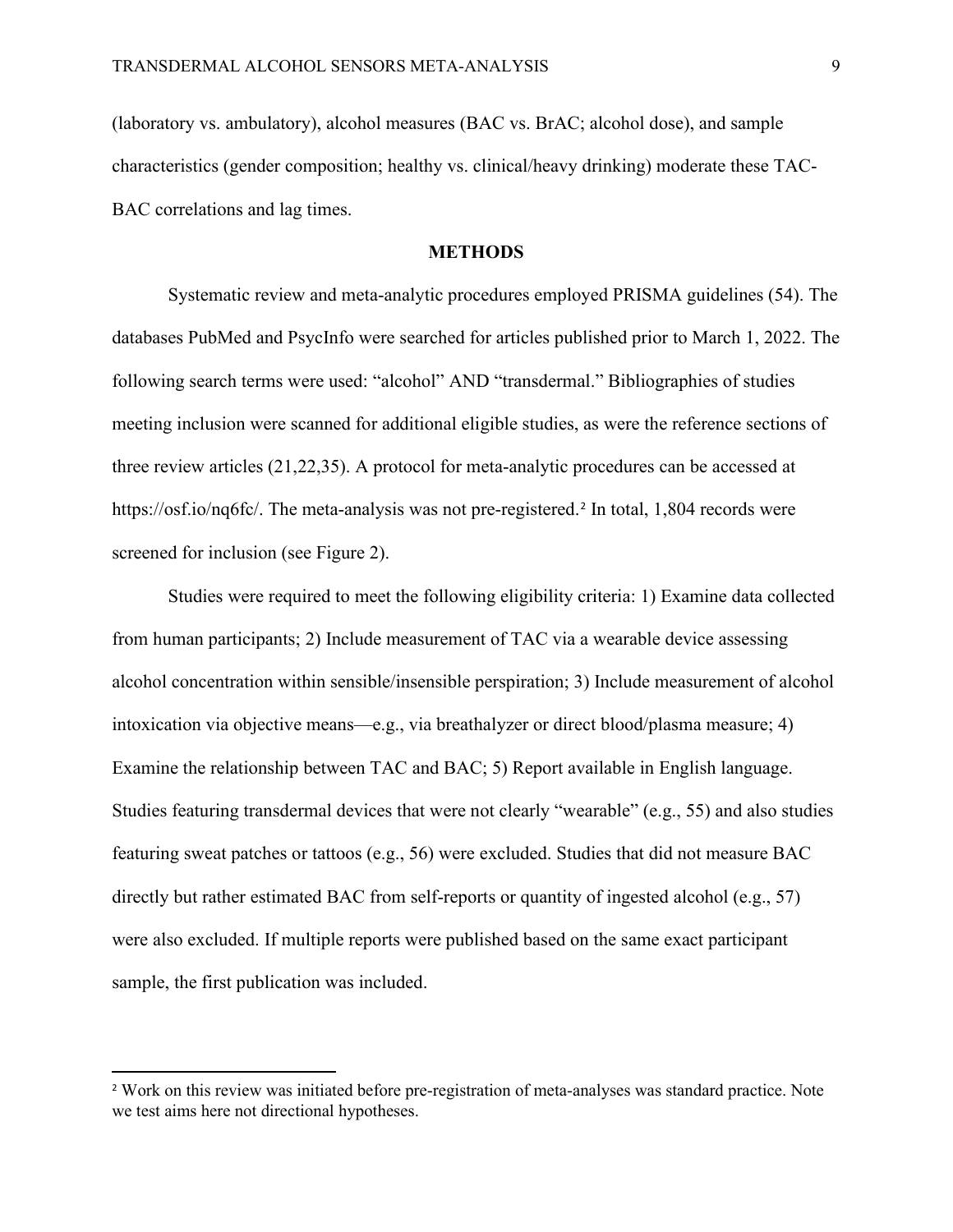All eligible studies were coded by two independent raters for the following characteristics: 1) Sample Size; 2) Sex Composition: % female participants in final sample; 3) Study Type: Laboratory vs. Ambulatory; 4) Target Population: Healthy vs. Clinical/Heavydrinker sample; 5) Body Position: Ankle- vs. Arm/Hand/Wrist-worn transdermal sensor; 6) Alcohol Measure: breathalyzer (Breath), direct measure of alcohol content in blood or plasma (Blood), or a combination of these methods; 7) Peak BAC: for laboratory studies featuring fixed dosing, average peak BAC across all alcohol conditions; 8) Publication Year; 9) Average lag (in minutes) between peak BAC and peak TAC; 10) Correlation between BAC and TAC. [3](#page-9-0) We also assessed methodological quality/bias of included studies through three items, based loosely on tools employed in the literature (e.g., Cochrane risk-of-bias tools; 55) including: 1) Random Assignment: whether or not doses were randomly assigned and/or counterbalanced across subjects (laboratory studies); 2) Missing Data: proportion of initial participant sample represented in final sample analyzed; and 3) Number of Drinking Sessions: average number of drinking sessions/events per participant. The average interrater agreement was 84% (range 71%- 100%). Disagreements were resolved by a third rater.

#### **Statistical analysis**

We employed three-level random-effects meta-regression models accounting for nonindependence of effect sizes within samples (59–61). Studies included in this meta-analysis sometimes produced several effect sizes, reporting data derived from more than one transdermal device type or alcohol measurement method within the same participant sample, and this threelevel meta-analytic framework enabled us to assess moderators that varied at not only the

<span id="page-9-0"></span><sup>&</sup>lt;sup>3</sup> In most cases authors reported the association between raw TAC and BAC, but in other cases they also reported associations between BAC and a transformed version of TAC intended to more closely approximate BAC. We took an inclusive view to coding effect sizes, so effects reported in this review encompass associations with both raw and transformed versions of TAC.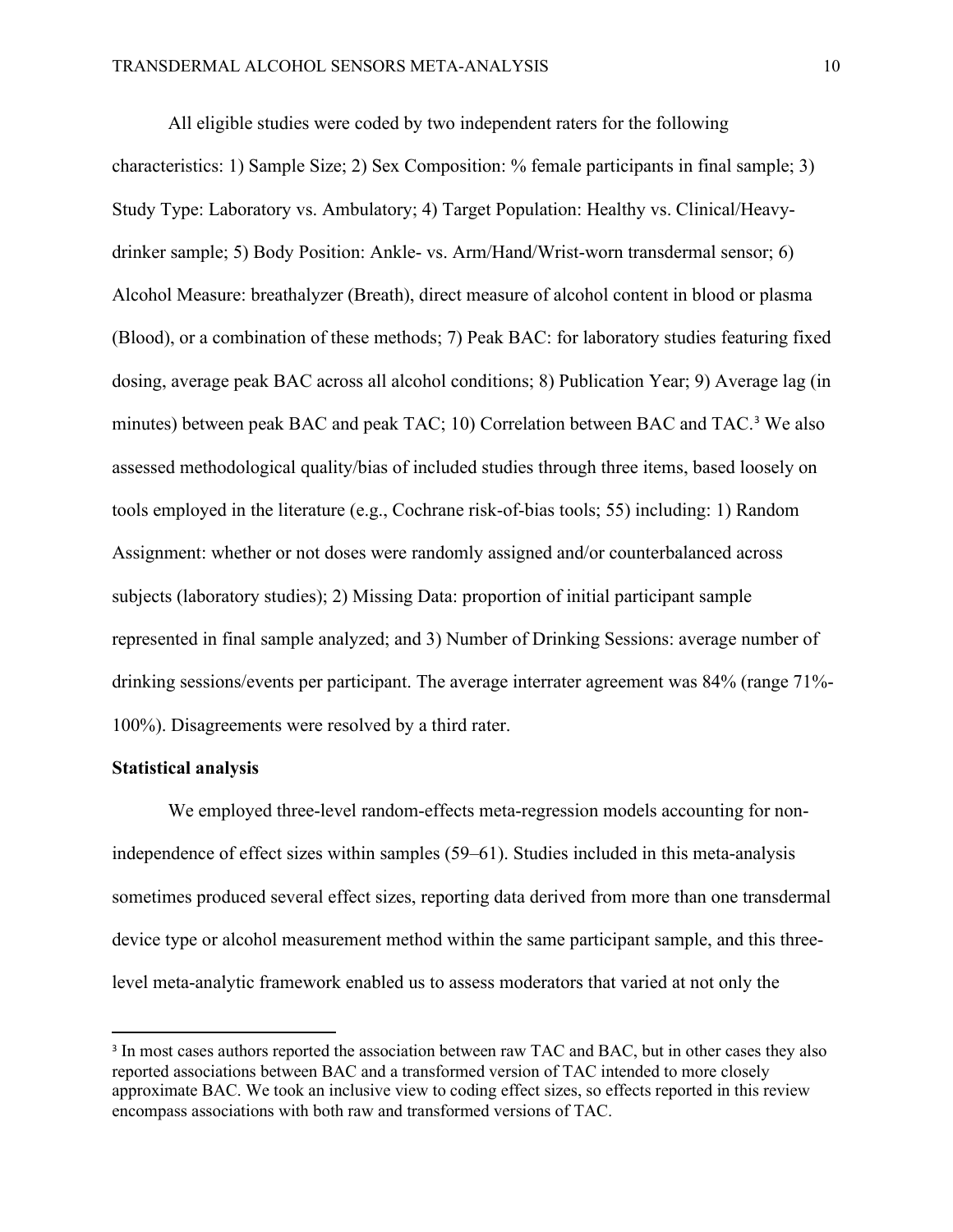between-sample but also the within-sample level. Moderators were first explored in singlepredictor regression models, and effects that reached significance ( $p<05$ ; two-tailed tests) were then entered into multivariable regression models to account for possible covariation across predictors. The significance of Level 2 ( $\sigma^2_{L2}$ ; within-sample) and Level 3 ( $\sigma^2_{L3}$ ; between-sample) variance parameters were assessed using log-likelihood tests comparing models with and without these variance components. As the significance of such tests is impacted by the number of samples/observations, we also calculated  $I^2$  values representing the proportion of total variance captured at each level. To test for publication bias, Eggers test of the intercept (62) and the Trim and Fill method (63) were conducted at the level of the sample. Cook's distance was examined to detect influential datapoints (64).

#### **RESULTS**

### **Descriptives**

The search process yielded a total of 31 independent participant samples derived from 21 reports. The final group of studies for which effect size estimation was possible included a total of 16 correlation coefficients derived from 14 independent samples, and 11 lag times derived from nine independent samples. Of this final group of studies, 16 samples assessed intoxication using only breathalyzer measures, three samples using only blood/plasma measures, and one using a combination of breath and blood measures. Eight samples employed only the SCRAM (ankle-worn) device, nine studies employed only arm/hand/wrist- worn devices, and three studies employed both wrist- and ankle-worn devices within the same participant sample. Most studies included in this review employed laboratory study designs: all samples yielding lag time effect sizes (*k*=9) utilized a laboratory methodology, whereas within studies yielding a correlation coefficient effect size (*k*=14), one employed an ambulatory design. Three samples yielding lag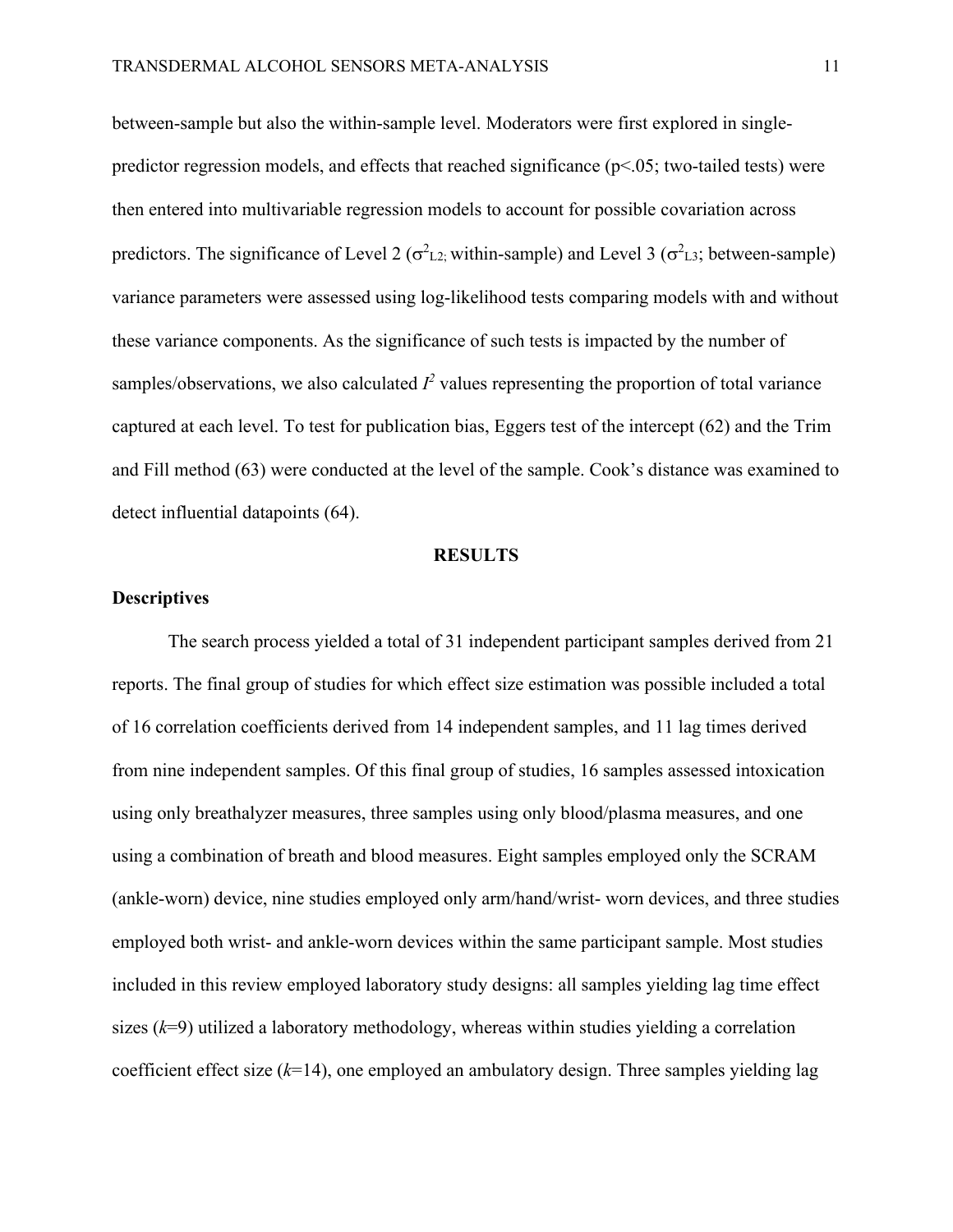time effect sizes and five samples yielding a correlation coefficient effect size examined Clinical/Heavy-drinker samples. The average number of drinking sessions per participant within reviewed studies was three. See Table 1 for sample descriptives. All data and codes needed to replicate the results presented here are provided at https://osf.io/nq6fc/.

## **Aggregated effect size and moderator analyses**

Analyses revealed that the average correlation between TAC and BAC was large in magnitude, *r=*.87, *95%CI*[.80, .93]. The majority of variability in correlation coefficients was observed at the within-sample level,  $\sigma_{L2}^2$ =.004,  $p$ =.037;  $\sigma_{L3}^2$ =.002,  $p$ =.378. Inspection of  $I^2$ values indicated that 48.3% of variance was within-samples and 20.9% was between-samples (the remaining 30.8% of variance was attributable to sampling error). Moderator analyses indicated significant effects of Body Position in predicting the strength of TAC-BAC correlations, *b*=.11, *p*=.009. Specifically, TAC-BAC correlations tended to be larger when TAC was measured using a device positioned on the arm, hand or wrist, *r*=.93, *95%CI*[.87, .99], vs. the ankle, *r*=.82, *95%CI*[.75, .89]. In analyses focused on variability within the Arm/Hand/Wrist subgroup, we found no significant differences in the strength of correlations for devices worn on the hand vs. arm vs. wrist,  $F(2, 4)=4.05$ ,  $p=.109$ . In addition to Body Position, three other variables emerged as significant in single-predictor moderator analyses: Missing Data, *b*=.36, *p*=.040, Publication Year, *b*=-.004, *p*=.017, as well as Alcohol Measure, *b*=-.12, *p*=.040. However, when all significant predictors were included in the same model, only Body Position and Missing Data remained significant, indicating that the effects of alcohol measure and publication year were likely non-independent. No other moderators reached significance in predicting the strength of TAC-BAC correlations (see Table 2). See Figure 3 for aggregated effects according to device body position and Figure S1 for a forest plot of sample-level effects.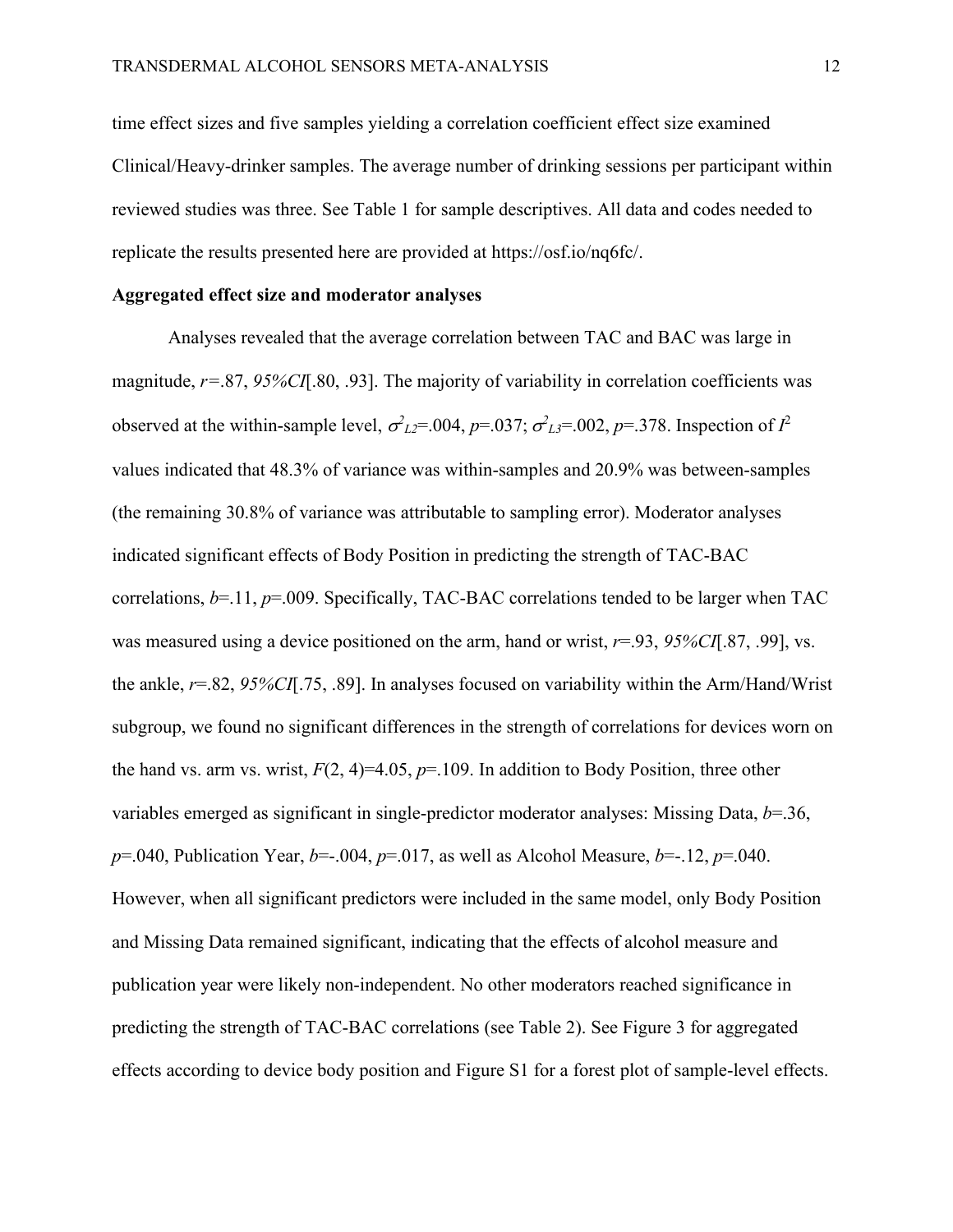Analyses of lag times indicated that TAC lagged behind BAC by an average of 95.90 minutes,  $M<sub>Diff</sub>=95.90, 95\% CI[55.50, 136.29].$ <sup>[4](#page-12-0)</sup> There was variability in the size of this effect,  $\sigma_{L2}^2$ =2043.73, *p*<.001;  $\sigma_{L3}^2$ =996.95, *p*=.264. Inspection of  $I^2$  values indicated that 65.3% of variance in effect sizes was within-samples, whereas 31.9% of variance was between-samples (the remaining 2.9% of variance was attributable to sampling error). Moderator analyses revealed that the amount of time by which TAC lagged behind BAC was significantly impacted by the body position of the transdermal sensor (Ankle vs. Arm/Hand/Wrist), *b*=-69.41, *p*<.001 (Table 2). TAC lagged behind BAC by an average of 135.84 minutes when TAC was assessed using an ankle-worn sensor,  $M<sub>Diff</sub>=135.84$ , 95%CI[105.69, 165.99], whereas TAC lagged behind BAC by a comparatively brief 66.43 minutes when measured using a device positioned on the hand, arm, or wrist, *M*Diff=66.43, *95%CI*[39.97, 92.89]. In analyses focused on the Arm/Hand/Wrist subgroup, we found no significant differences in lag times for devices worn on the hand vs. arm vs. wrist, *F*(1, 5)=.018, *p*=.899. No other moderators reached significance. See Figure 3 for aggregated effects according to device body position and Figure S1 for a forest plot of samplelevel effects.

#### **Influence diagnostics and publication bias**

In light of variable sample sizes across studies reviewed here, we conducted additional influence diagnostics to explore the extent to which individual effect sizes might exert an outsized influence on effects. Investigation of Cook's distance plots (see Figure S2) indicated several datapoints potentially exerting a large influence within aggregated analyses of correlation coefficients, as well as within our moderator analyses of Body Position. Leave-one-out analyses

<span id="page-12-0"></span><sup>4</sup> Two studies in our sample employed applied mathematics or other methods to create a transformed version of TAC intended to more closely approximated BAC (65,66). When these two studies were excluded from the analysis, the overall effect size was 102.36 minutes, *95%CI*[52.12, 152.60].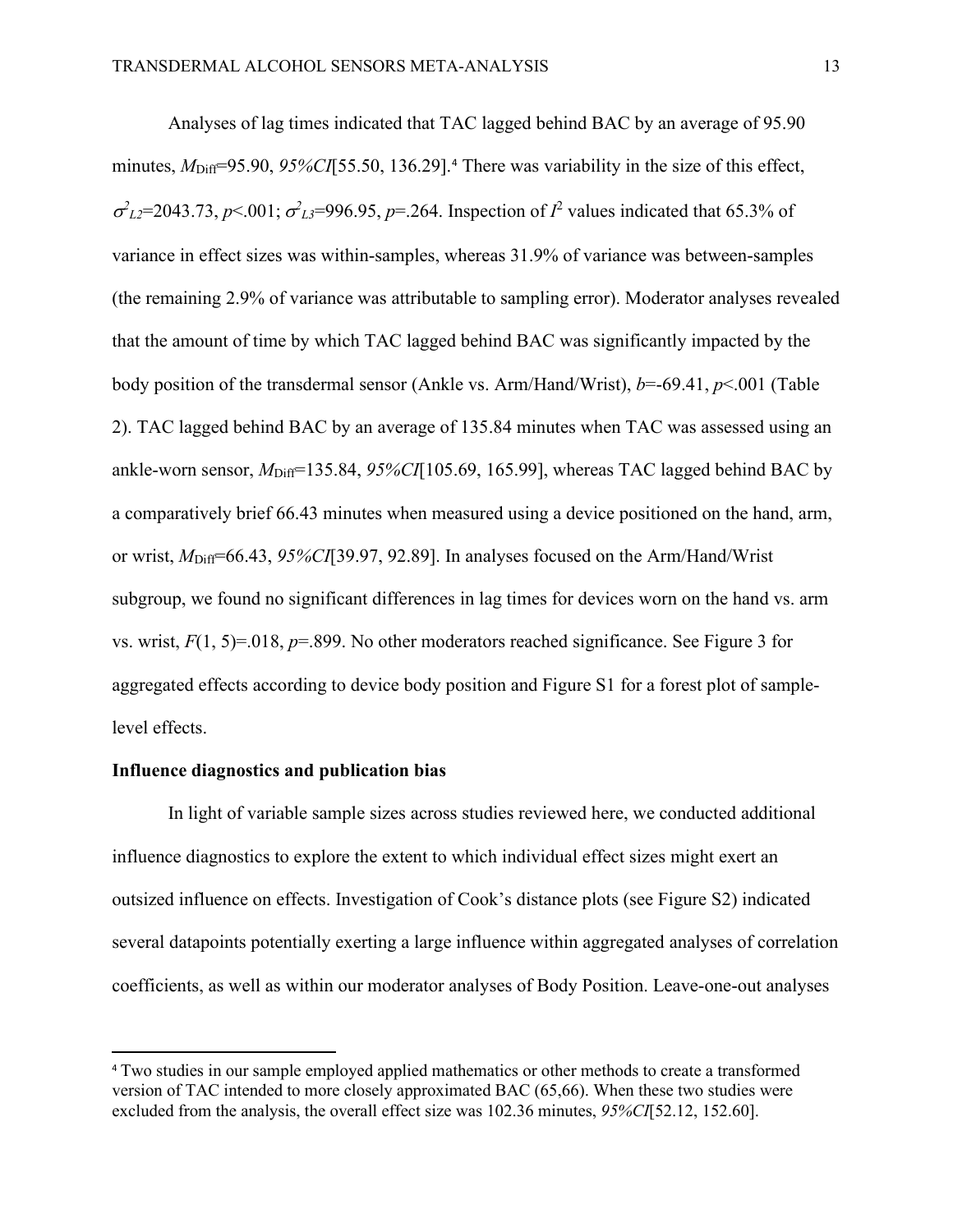indicated that the moderating effect of Body Position in predicting correlation coefficients remained largely consistent across model iterations, but effects were no longer significant when either effect size from a single large sample (47) were removed. However, these same analyses indicated that overall correlation coefficients (*r*s ranging .85-.88), overall lag times (lags ranging 86.30-103.22), and also results of moderator analyses on lag time (*b*s ranging 64.40-88.60) remained consistently significant even after each of the large influence datapoints was omitted.

Egger's test of the intercept did not provide evidence of significant publication bias in either analysis of correlation coefficients, *b*=.62, *95%CI*[-.87, 2.10] or for lag times, *b*=-1.36, *95%CI*[-9.21, 6.48]. The Trim and Fill method produced an imputed point estimate of, *r=*.81, *95%CI*[.73, .87] for correlation coefficients and an estimate of,  $M<sub>Diff</sub>=92.93$ , *95%CI*[61.61, 120.58] for lag times. Funnel plots for both correlation coefficients and lag times are provided in Figure S3. Taken as a whole, analyses indicated publication bias was unlikely to have had a major impact on findings.

#### **DISCUSSION**

The current review synthesizes over three decades of research to yield initial validity estimates for transdermal alcohol biosensors. Results indicated that, within the sample of studies reviewed here, which focused mainly on laboratory-based methodologies, the average crosssample correlation between TAC and BAC emerged as extremely strong (*r=*.87). The average interval by which peak TAC lagged behind peak BAC was 96 minutes in duration. Moderator analyses indicated that correlations were significantly higher and lag times significantly shorter within studies employing arm/hand/wrist-worn vs. ankle-worn devices.

Of note, the time interval by which TAC lagged behind BAC increased by a factor of nearly two-fold when studies estimated TAC via an ankle- vs. arm-worn sensor. The lag time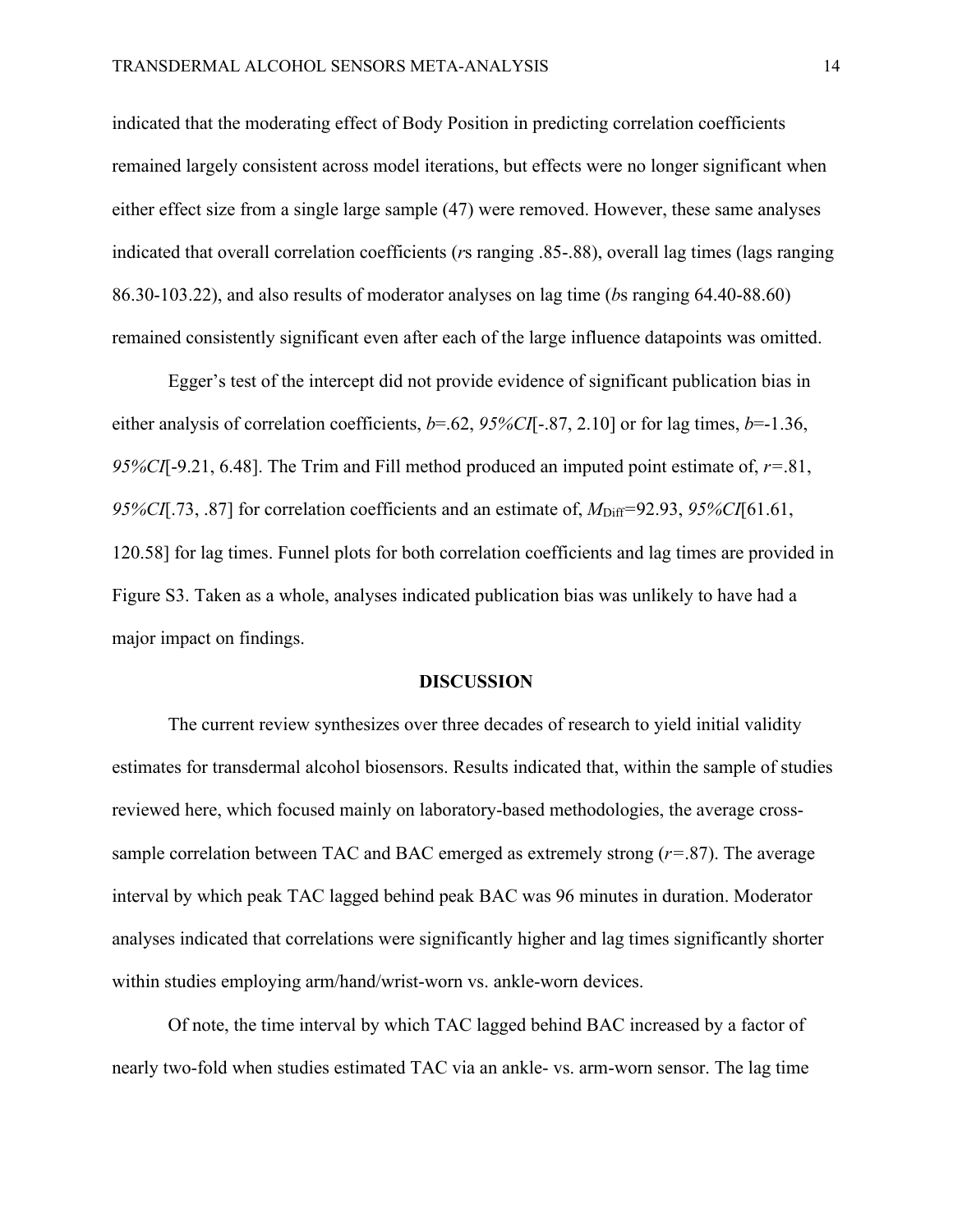derived specifically from arm-worn sensors was measured as lasting only 66 minutes, whereas the average lag time for ankle-worn devices was estimated at a comparatively long 136 minutes. Note that, since a variety of factors aside from body position vary across extant ankle- vs. armworn transdermal devices—e.g., the sampling interval of TAC, mechanical properties of the sensor, the recency of sensor development—this review is incapable of pinpointing the exact mechanism driving these differential lag times. Nonetheless, in light of individual reports suggesting the TAC-BAC lag can average as long as five hours (34), these aggregate cross-study lag estimates offer a relatively auspicious view of the temporal sensitivity of transdermal alcohol biosensors. When considered together with prior research indicating promise for modern computational approaches such as machine learning in yielding real-time transdermal BACestimates from new-generation sensors (33,47,65), these findings suggest that transdermal sensors might potentially be employed in applications requiring alcohol-use information in near real-time.

In addition to these lag-time effects, results of this review suggest TAC-BAC correlations may be stronger in magnitude for arm/hand/wrist- vs. ankle-worn devices. Of note, however, only two studies contributed a within-sample comparison of ankle- vs. arm-worn devices to these correlation analyses (i.e., arm- and ankle-worn devices worn by same sample in the same study), and influence diagnostics further indicated that individual larger samples within our review may have played a sizable role in driving these aggregate body position correlation effects. More research is needed to directly compare TAC-BAC correlations yielded by arm- vs. ankle-worn sensors within the context of the same study/sample.

To date, the majority of studies exploring the validity of transdermal sensors have been conducted in a laboratory context, and thus studies included in this review focus on laboratory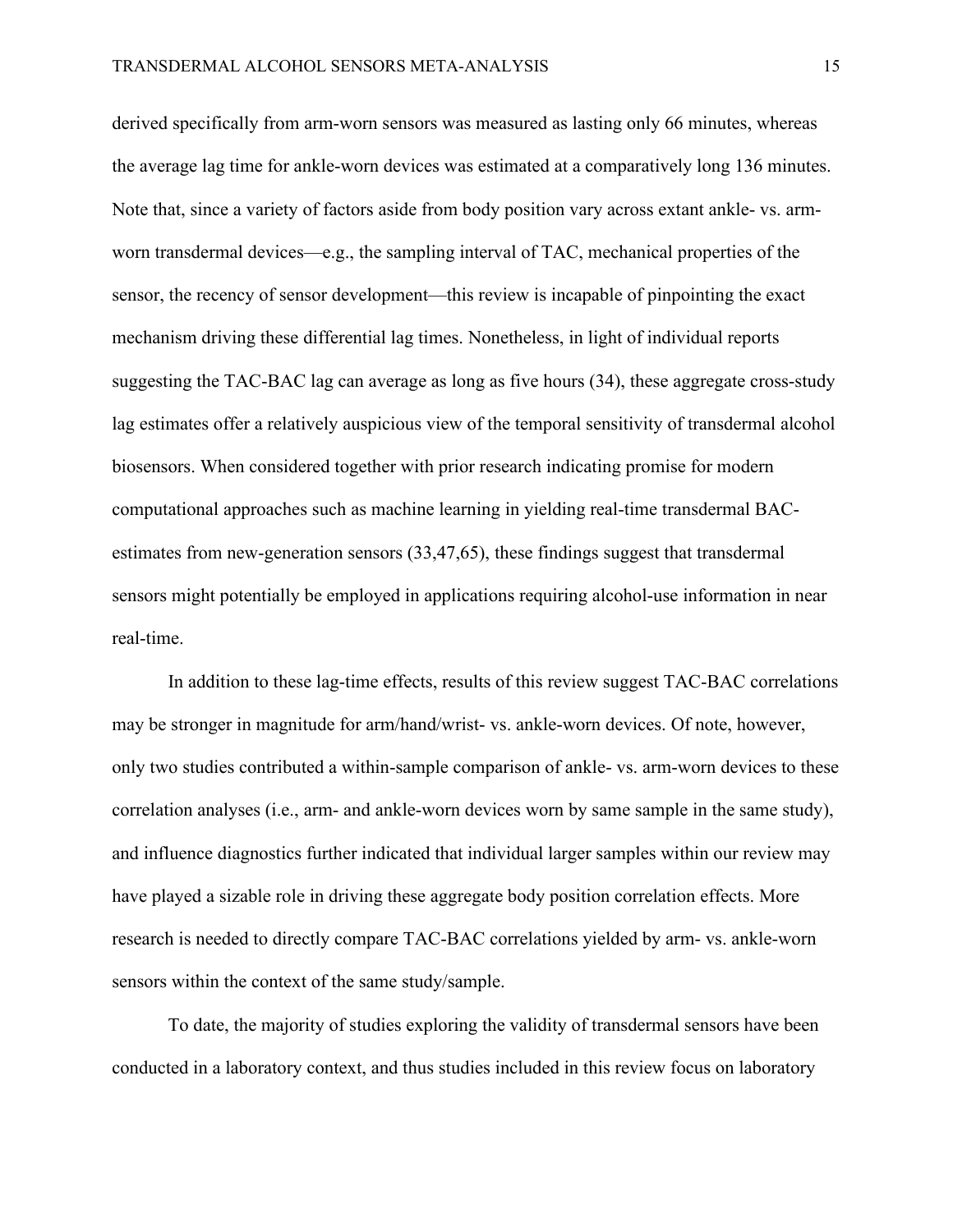methodologies. Laboratory methods allow researchers to collect highly precise estimates of BAC, including via direct blood/plasma samples, making these methods well suited to this firststage of research exploring the validity of transdermal alcohol biosensors. However, given contextual effects on TAC-BAC associations, correlations between TAC and BAC are almost certain to be lower when assessed in real-world contexts vs. when assessed in the laboratory. Of note, the TAC-BAC associations yielded in this initial quantitative synthesis were remarkably high. Transdermal sensors demonstrating substantially lower sensitivity to BAC—e.g., sensors capable of simply detecting drinking vs. non-drinking in near real time or those capable of retroactively tracking broad, day-level risk level—might still have a range of key applications (e.g., as relapse trackers in just-in-time intervention, as long-term health trackers in prevention initiatives; 14). Thus, in light of the wide range of applications for transdermal sensors, including sensors demonstrating lower levels of accuracy and temporal sensitivity, this review indicates strong potential for these devices. Nonetheless, transdermal validation research is needed featuring large participant samples and objective BAC tracking in real-world contexts.

Limitations of the current review should be noted. Similar to most meta-analytic reviews, we did not have access to participant-level data and thus were limited to examining many of our individual-level moderators (e.g., biological sex) aggregated at the level of the sample. Such sample-level comparisons can obscure effects and, in some cases, may be especially likely to lead to confounds. Future participant-level analyses might usefully re-examine some of the moderators identified here, especially factors such as biological sex that have emerged in prior studies as likely moderators of the TAC-BAC link (49). Further, young, healthy, social drinkers were disproportionately represented in samples included in our review. Although approximately 35% of samples featured populations of heavy drinkers and/or those hospitalized for disordered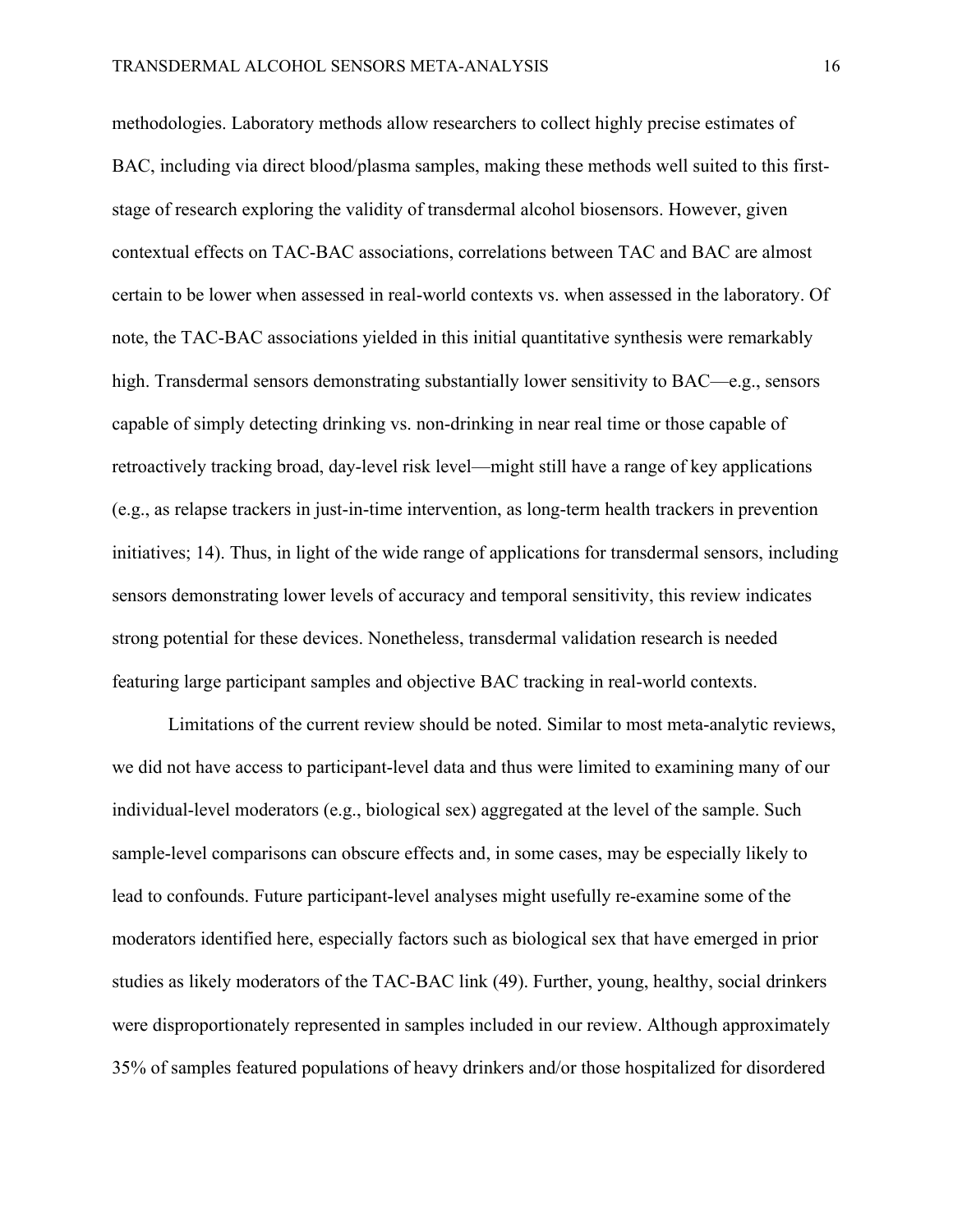drinking, the majority were healthy individuals. Future empirical research should explore the validity of transdermal alcohol sensors in older and clinical populations. Relatedly, although our sample of studies was sufficiently large to examine many of the effects of interest here, in the case of some moderator analyses, sub-samples of studies became quite small (e.g., comparison of wrist- vs. arm- vs. hand-worn devices). More research will need to accrue before some of these moderators can be productively examined in meta-analysis. Additionally, some studies included in this review involved disproportionately large samples (47) and effect sizes (34) with the potential to influence findings. Beyond the influence of single effect sizes, several studies included in our analysis were from the same research group (e.g., 21,47,67, and 49,50). In this nascent field, it remains possible that results of specific research groups might be exhibiting an outsize influence on effects.

 In sum, results of the current meta-analysis indicate strong performance of transdermal alcohol sensors in assessing BAC under controlled conditions. When considered together with the wide range of applications for unobtrusive alcohol biosensors, including those requiring lower accuracy and temporal-specificity levels, results of this review present a relatively positive initial view of the potential of transdermal alcohol sensing technology. Future research is needed to assess the validity of these sensors in real-world contexts.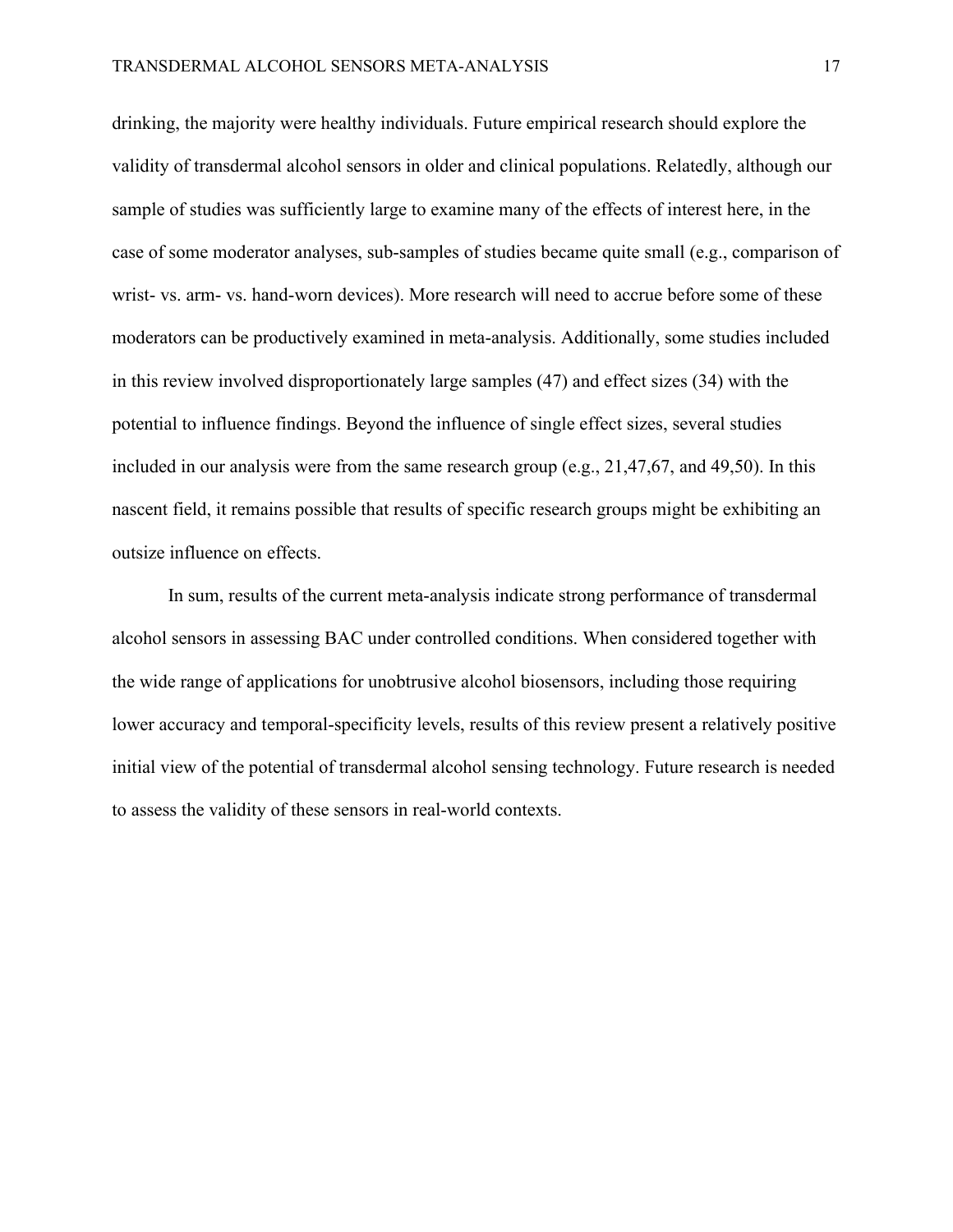## **ACKNOWLEDGEMENTS**

This research was supported by NIH grants R01AA025969 and R01AA028488 to Catharine Fairbairn. Our thanks to Dahyeon Kang, Brynne Velia, Jack Fredricks, and the students and staff of the alcohol research laboratory for their support with early versions of this review. C.E.F. received transdermal devices at discounted rates from BACtrack for the purposes of performing validation research. BACtrack did not have a role in conducting, evaluating, or disseminating the research. We have no known conflict of interest to disclose.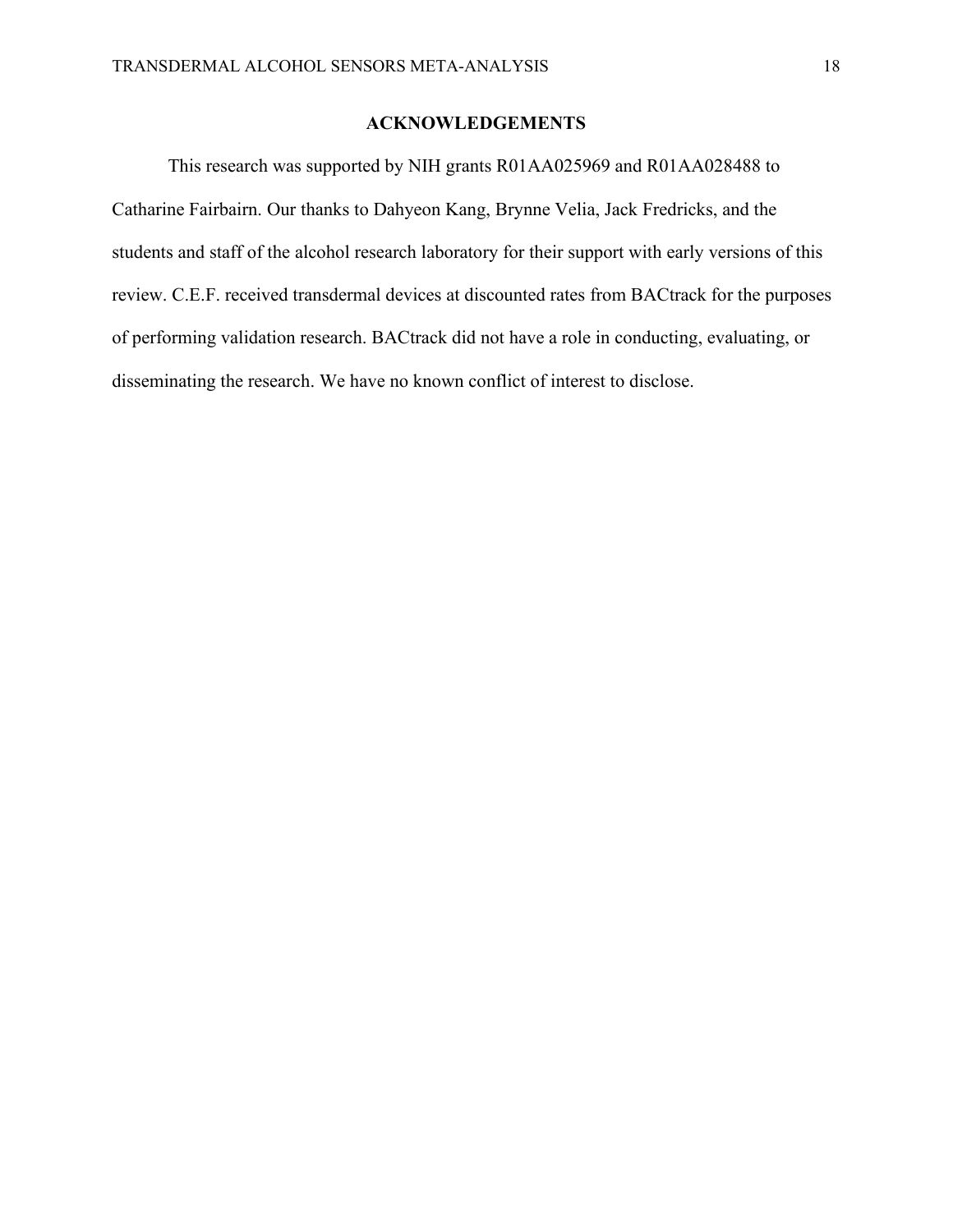#### **REFERENCES**

- 1. Jones AW. Measuring alcohol in blood and breath for forensic purposes: A historical review. Forensic Sci Rev. 1996 Jun;8(1):13–44.
- 2. Swift RM. Direct measurement of alcohol and its metabolites. Addiction. 2003;98(s2):73– 80.
- 3. Carvalho HM, Pires CV, López-Guerrero J, Pinto M. The role of breathalyzer test for understanding drinkers' patterns and behaviors: A study conducted in Porto party settings. J Alcohol Drug Educ. 2019 Apr;63(1):26–49.
- 4. Lauckner C, Taylor E, Patel D, Whitmire A. The feasibility of using smartphones and mobile breathalyzers to monitor alcohol consumption among people living with HIV/AIDS. Addict Sci Clin Pract. 2019 Nov 26;14.
- 5. Piasecki TM. Assessment of alcohol use in the natural environment. Alcohol Clin Exp Res. 2019 Apr;43(4):564–77.
- 6. Schwarz N. Self-reports: How the questions shape the answers. Am Psychol. 1999;54(2):93–105.
- 7. Hays RD, Bell RM, Damush T, Hill L, DiMatteo MR, Marshall GN. Do response options influence self-reports of alcohol use? Int J Addict. 1994 Dec;29(14):1909–20.
- 8. Cherpitel CJ, Ye Y, Stockwell T, Vallance K, Chow C. Recall bias across 7 days in selfreported alcohol consumption prior to injury among emergency department patients. Drug Alcohol Rev. 2018 Mar;37(3):382–8.
- 9. White AM. What happened? Alcohol, memory blackouts, and the brain. Alcohol Res Health. 2003;27(2):186–96.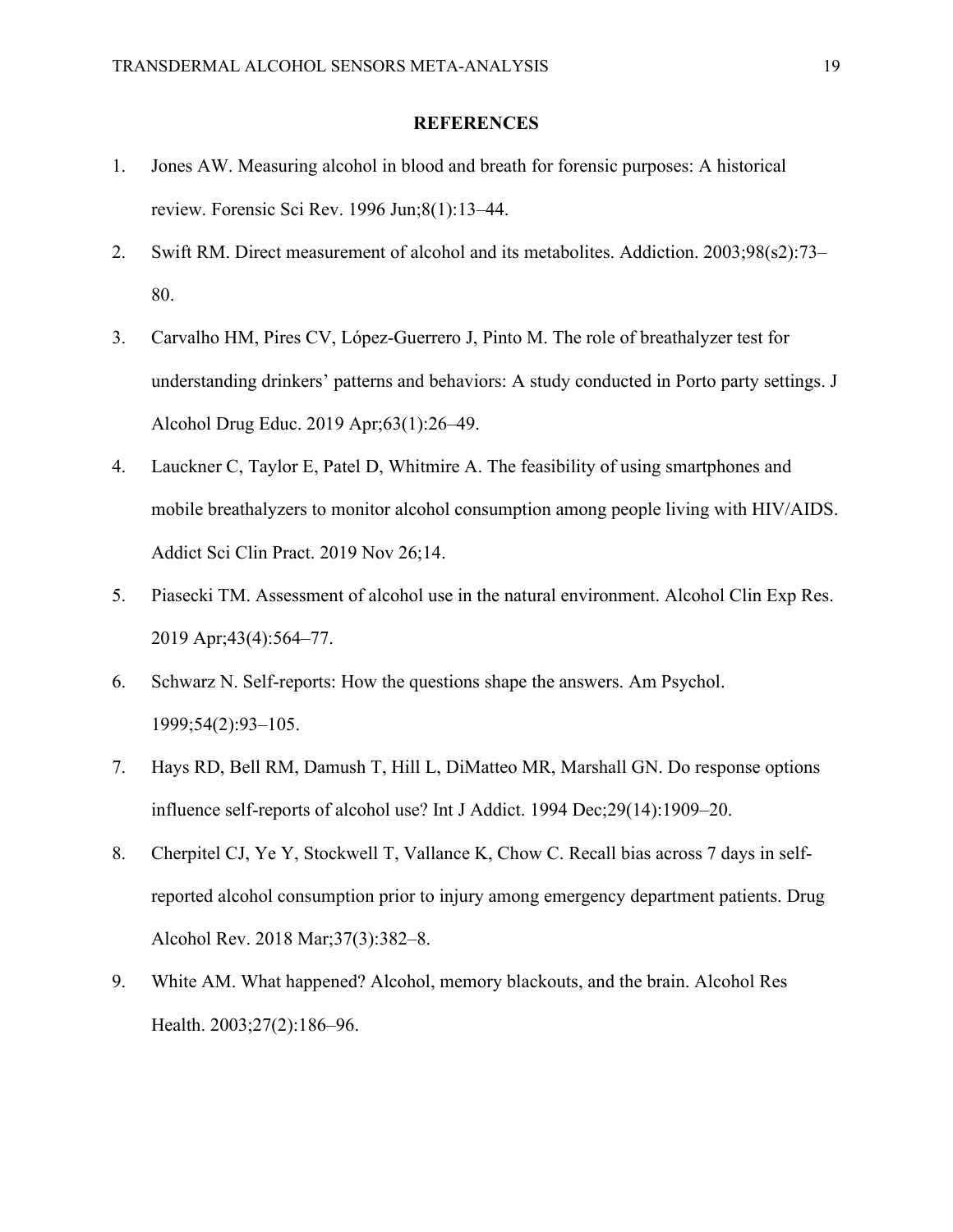- 10. Swift RM, Swette L. Assessment of ethanol consumption with a wearable, electronic ethanol sensor/recorder. In: Litten RZ, Allen JP, editors. Measuring alcohol consumption: Psychosocial and biochemical methods. Totowa, NJ: Humana Press; 1992. p. 189–202.
- 11. Nyman E, Palmlöv A. The Elimination of Ethyl Alcohol in Sweat. Skand Arch Für Physiol. 1936;74(2):155–9.
- 12. Sakai JT, Mikulich-Gilbertson SK, Long RJ, Crowley TJ. Validity of transdermal alcohol monitoring: Fixed and self-regulated dosing. Alcohol Clin Exp Res. 2006;30(1):26–33.
- 13. Alcohol Monitoring Services. About SCRAM systems [Internet]. 2018. Available from: https://www.scramsystems.com/about/
- 14. Fairbairn CE, Bosch N. A new generation of transdermal alcohol biosensing technology: Practical applications, machine learning analytics, and questions for future research. Addiction. 2021 Oct;116(10):2912–20.
- 15. Nahum-Shani I, Smith SN, Spring BJ, Collins LM, Witkiewitz K, Tewari A, et al. Just-intime adaptive interventions (JITAIs) in mobile health: Key components and design principles for ongoing health behavior support. Ann Behav Med. 2017;52(6):446–62.
- 16. Wang Y, Fridberg DJ, Leeman RF, Cook RL, Porges EC. Wrist-worn alcohol biosensors: Strengths, limitations, and future directions. Alcohol Biomed J. 2019;81:83–92.
- 17. Luczak SE, Ramchandani VA. Special issue on alcohol biosensors: Development, use, and state of the field. Alcohol. 2019 Dec;81:161–5.
- 18. Caluzzi G, Pennay A, Cook M, Wright C, Norman T, Kuntsche E. Transdermal monitors to assess alcohol consumption in real-time and real-life – a qualitative study on userexperience. Addict Res Theory. 2019 Jul 4;27(4):354–61.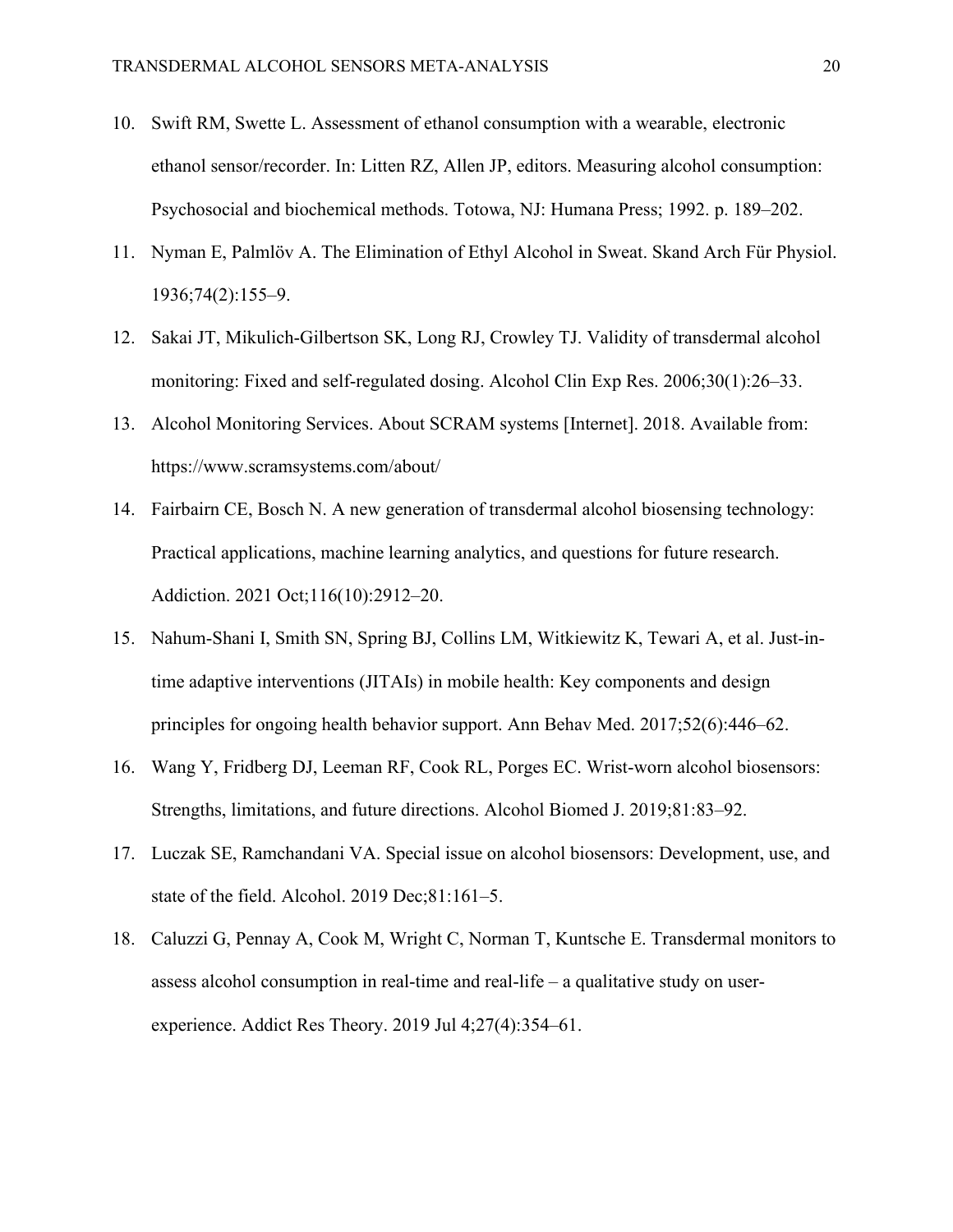- 19. Fairbairn CE, Bresin K, Kang D, Rosen IG, Ariss T, Luczak SE, et al. A multimodal investigation of contextual effects on alcohol's emotional rewards. J Abnorm Psychol. 2018;127(4):359–73.
- 20. Bresin K, Fairbairn CE. The association between negative and positive affect and alcohol use: An ambulatory study. J Stud Alcohol Drugs. 2019 Nov;80(6):614–22.
- 21. Fairbairn CE, Kang D. Temporal dynamics of transdermal alcohol concentration measured via new-generation wrist-worn biosensor. Alcohol Clin Exp Res. 2019;43(10):2060–9.
- 22. van Egmond K, Wright CJC, Livingston M, Kuntsche E. Wearable transdermal alcohol monitors: A systematic review of detection validity, relationship between transdermal and breath alcohol concentration and influencing factors. Alcohol Clin Exp Res. 2020;44(10):1918–32.
- 23. Wang Y, Fridberg DJ, Shortell DD, Leeman RF, Barnett NP, Cook RL, et al. Wrist-worn alcohol biosensors: Applications and usability in behavioral research. Alcohol. 2021 May 1;92:25–34.
- 24. Schechtman E, Shinar D. An analysis of alcohol breath tests results with portable and desktop breath testers as surrogates of blood alcohol levels. Accid Anal Prev. 2011 Nov 1;43(6):2188–94.
- 25. Kriikku P, Wilhelm L, Jenckel S, Rintatalo J, Hurme J, Kramer J, et al. Comparison of breath-alcohol screening test results with venous blood alcohol concentration in suspected drunken drivers. Forensic Sci Int. 2014 Jun 1;239:57–61.
- 26. Jones AW, Andersson L. Comparison of ethanol concentrations in venous blood and endexpired breath during a controlled drinking study. Forensic Sci Int. 2003;132(1):18–25.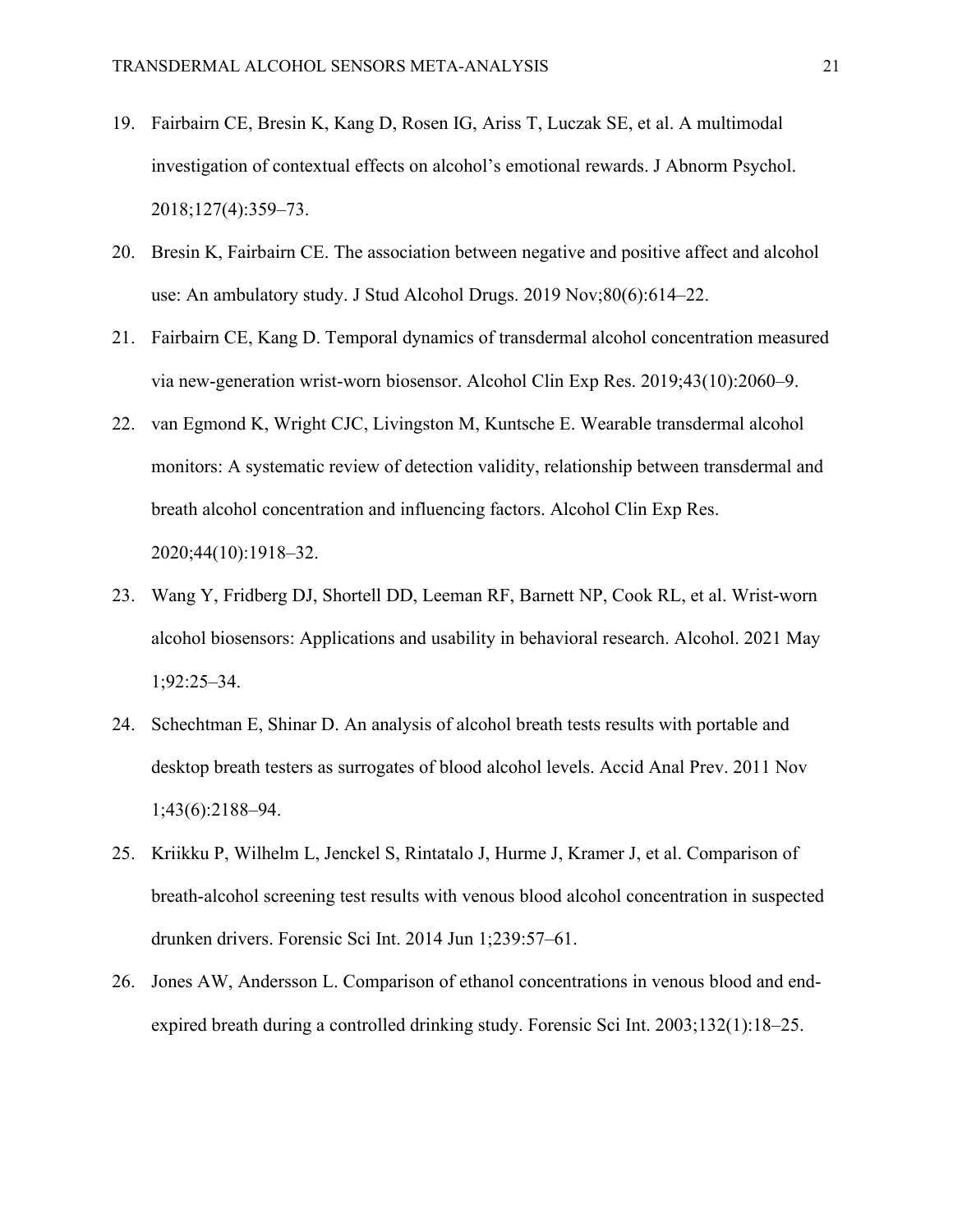- 27. Davidson D, Camara P, Swift R. Behavioral effects and pharmacokinetics of low-dose intravenous alcohol in humans. Alcohol Clin Exp Res. 1997;21(7):1294–9.
- 28. Rash CJ, Petry NM, Alessi SM, Barnett NP. Monitoring alcohol use in heavy drinking soup kitchen attendees. Alcohol. 2019;81:139–47.
- 29. Dougherty DM, Charles NE, Acheson A, John S, Furr RM, Hill-Kapturczak N. Comparing the detection of transdermal and breath alcohol concentrations during periods of alcohol consumption ranging from moderate drinking to binge drinking. Exp Clin Psychopharmacol. 2012;20(5):373–81.
- 30. Giles HG, Meggiorini S, Renaud GE, Thiessen JJ, Vidins EI, Compton KV, et al. Ethanol vapor above skin: Determination by a gas sensor instrument and relationship with plasma concentration. Alcohol Clin Exp Res. 1987;11(3):249–53.
- 31. Swift RM, Martin CS, Swette L, Laconti A, Kackley N. Studies on a wearable, electronic, transdermal alcohol sensor. Alcohol Clin Exp Res. 1992;16(4):721–5.
- 32. Li B, Downen RS, Dong Q, Tran N, Le Saux M, Meltzer AC, et al. A discreet wearable IoT sensor for continuous transdermal alcohol monitoring–challenges and opportunities. IEEE Sens J. 2021 Feb 15;21(4):5322–30.
- 33. Luczak SE, Rosen IG. Estimating BrAC from transdermal alcohol concentration data using the BrAC estimator software program. Alcohol Clin Exp Res. 2014;38(8):2243–52.
- 34. Marques PR, McKnight AS. Field and laboratory alcohol detection with 2 types of transdermal devices. Alcohol Clin Exp Res. 2009;33(4):703–11.
- 35. Leffingwell TR, Cooney NJ, Murphy JG, Luczak S, Rosen G, Dougherty DM, et al. Continuous objective monitoring of alcohol use: Twenty-first century measurement using transdermal sensors. Alcohol Clin Exp Res. 2013;37(1):16–22.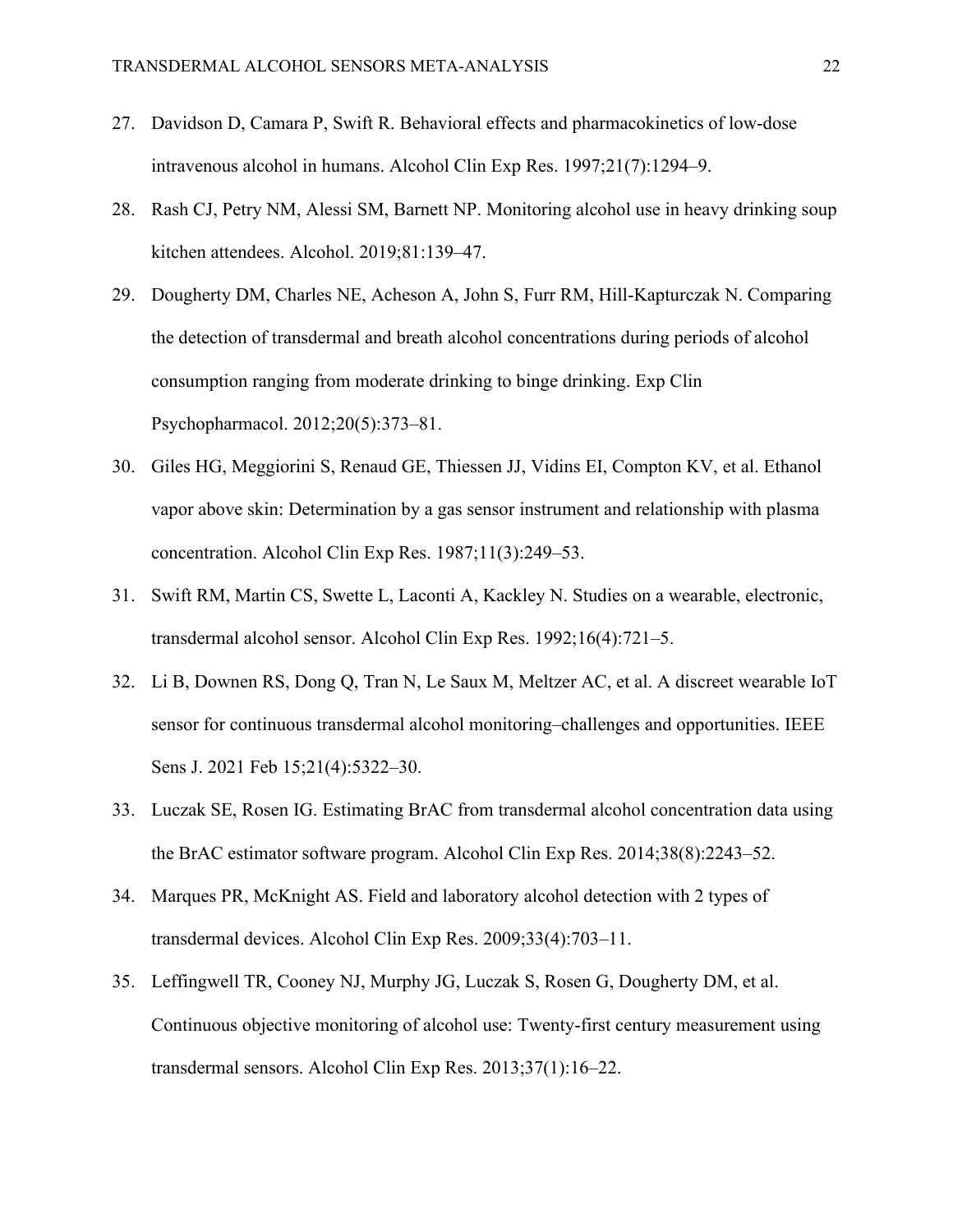- 36. Alessi SM, Barnett NP, Petry NM. Experiences with SCRAMx alcohol monitoring technology in 100 alcohol treatment outpatients. Drug Alcohol Depend. 2017;178:417–24.
- 37. Barnett NP, Meade EB, Glynn TR. Predictors of detection of alcohol use episodes using a transdermal alcohol sensor. Exp Clin Psychopharmacol. 2014 Feb;22(1):86–96.
- 38. Karns-Wright TE, Dougherty DM, Hill-Kapturczak N, Mathias CW, Link to external site this link will open in a new window, Roache JD. The correspondence between transdermal alcohol monitoring and daily self-reported alcohol consumption. Addict Behav. 2018 Oct;85:147–52.
- 39. Dougherty DM, Charles NE, Acheson A, John S, Furr RM, Hill-Kapturczak N. Comparing the detection of transdermal and breath alcohol concentrations during periods of alcohol consumption ranging from moderate drinking to binge drinking. Exp Clin Psychopharmacol. 2012 Oct;20(5):373–81.
- 40. Roache JD, Karns TE, Hill-Kapturczak N, Mullen J, Liang Y, Lamb RJ, et al. Using transdermal alcohol monitoring to detect low-level drinking. Alcohol Clin Exp Res. 2015;39(7):1120–7.
- 41. Robertson R, Vanlaar W, Simpson H. Continuous Transdermal Alcohol Monitoring: A Primer for Criminal Justice Professionals. 2006 [cited 2021 Aug 24]; Available from: https://www.semanticscholar.org/paper/Continuous-Transdermal-Alcohol-Monitoring%3A-A-Primer-Robertson-Vanlaar/acef38212df3c7699c9dedede2916013b4741a2e
- 42. Swift RM. Transdermal alcohol measurement for estimation of blood alcohol concentration. Alcohol Clin Exp Res. 2000;24(4):422–3.
- 43. Swift RM. Transdermal measurement of alcohol consumption. Addiction. 1993;88(8):1037–9.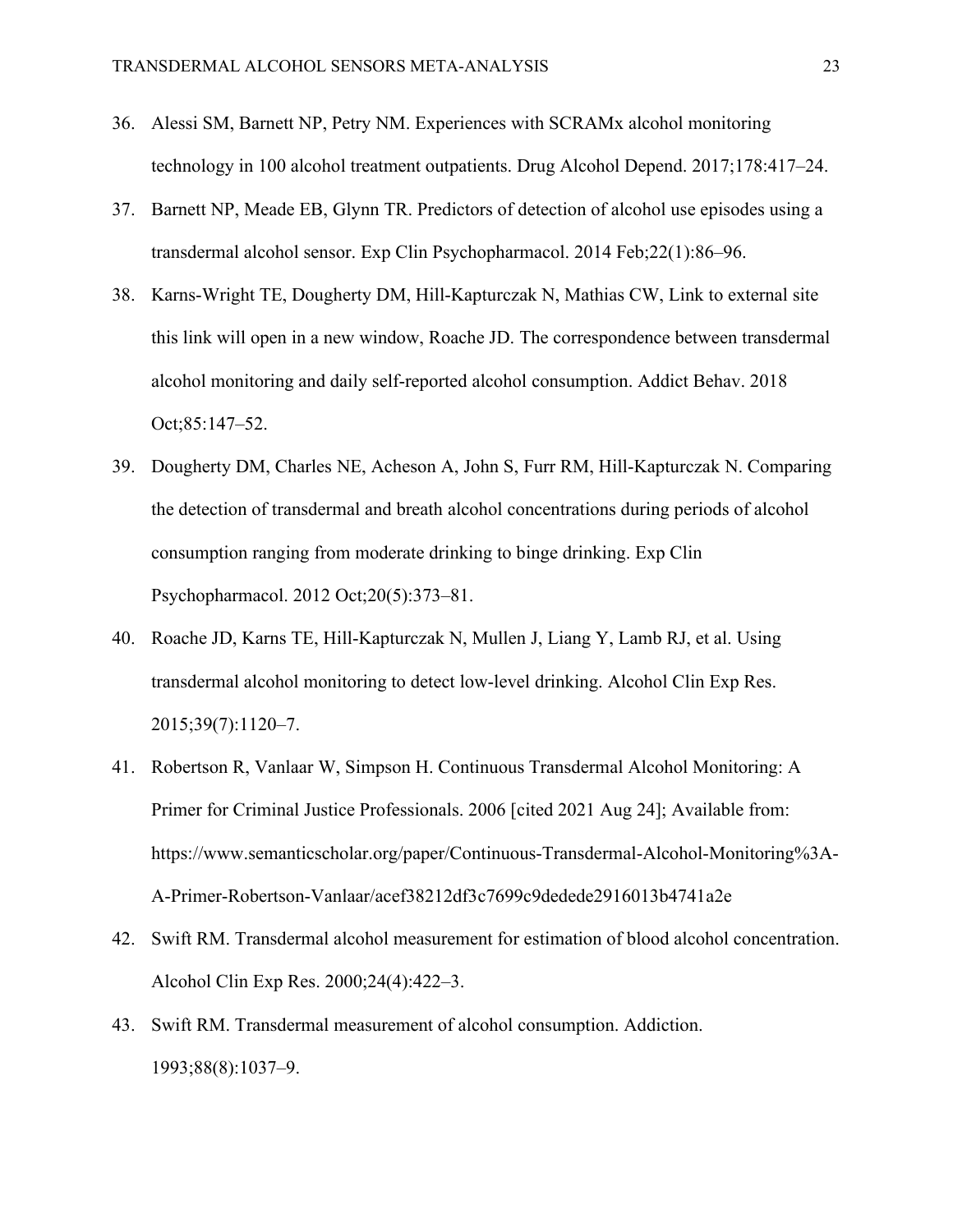- 44. Roberts W, McKee SA. Mobile alcohol biosensors and pharmacotherapy development research. Alcohol. 2019;81:149–60.
- 45. Anderson JC, Hlastala MP. The kinetics of transdermal ethanol exchange. J Appl Physiol. 2006;100(2):649–55.
- 46. Dumett MA, Rosen IG, Sabat J, Shaman A, Tempelman L, Wang C, et al. Deconvolving an estimate of breath measured blood alcohol concentration from biosensor collected transdermal ethanol data. Appl Math Comput. 2008;196(2):724–43.
- 47. Fairbairn CE, Kang D, Bosch N. Using machine learning for real-time BAC estimation from a new-generation transdermal biosensor in the laboratory. Drug Alcohol Depend. 2020 Nov 1;216.
- 48. van Egmond K, Wright CJC, Livingston M, Kuntsche E. A parallel test of the SCRAM-CAM transdermal monitors ensuring reliability. Drug Alcohol Rev. 2021;
- 49. Hill-Kapturczak N, Roache JD, Liang Y, Karns TE, Cates SE, Dougherty DM. Accounting for sex-related differences in the estimation of breath alcohol concentrations using transdermal alcohol monitoring. Psychopharmacology (Berl). 2015;232(1):115–23.
- 50. Hill-Kapturczak N, Lake SL, Roache JD, Cates SE, Liang Y, Dougherty DM. Do variable rates of alcohol drinking alter the ability to use transdermal alcohol monitors to estimate peak breath alcohol and total number of drinks? Alcohol Clin Exp Res. 2014;38(10):2517– 22.
- 51. de Timary P, Cani PD, Duchemin J, Neyrinck AM, Gihousse D, Laterre P, et al. The loss of metabolic control on alcohol drinking in heavy drinking alcohol-dependent subjects. PLoS ONE. 2012 Jul 9;7(7).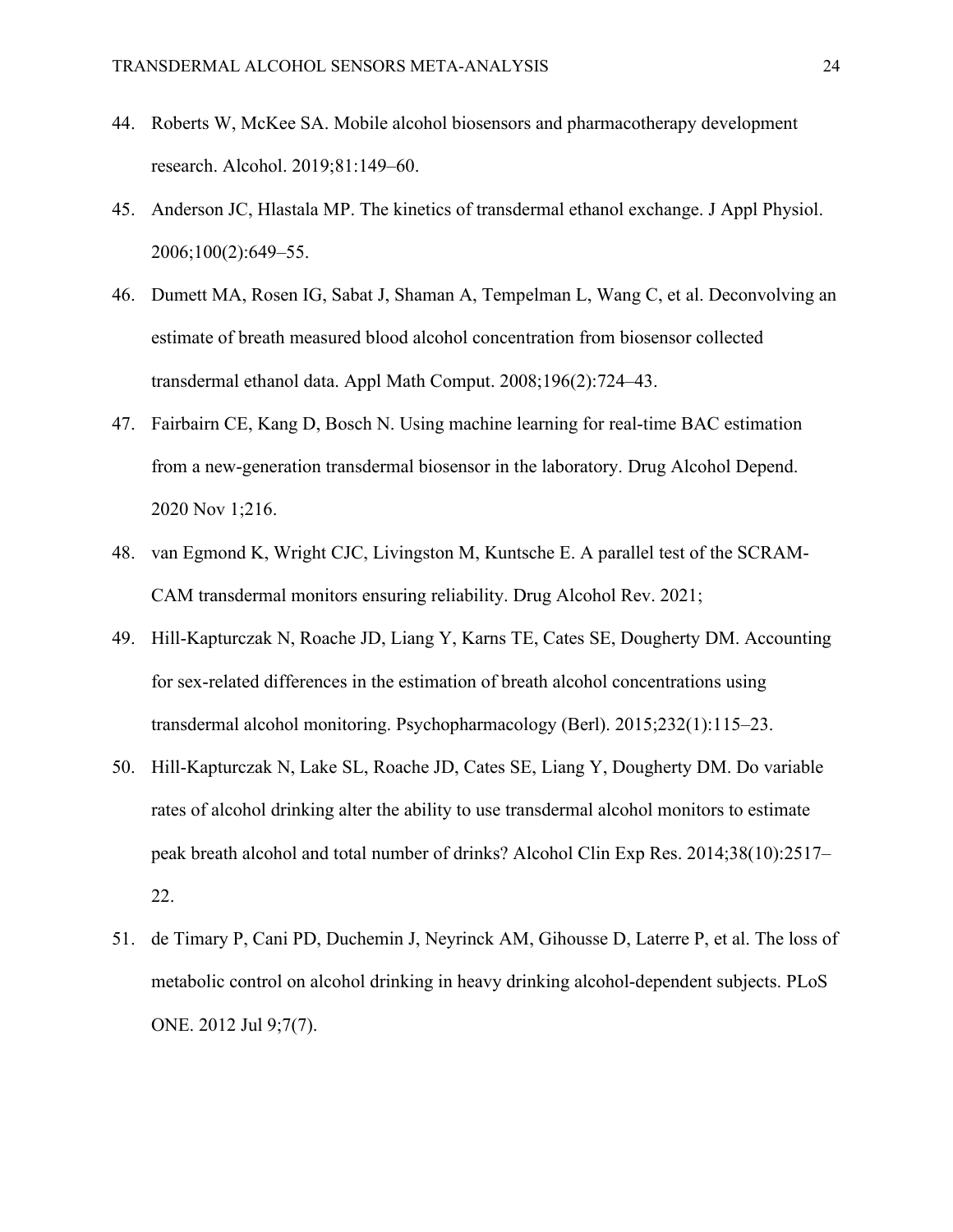- 52. Davis-Martin RE, Alessi SM, Boudreaux ED. Alcohol Use Disorder in the Age of Technology: A Review of Wearable Biosensors in Alcohol Use Disorder Treatment. Front Psychiatry. 2021 Mar 22;12:642813.
- 53. Kianersi S, Luetke M, Agley J, Gassman R, Ludema C, Rosenberg M. Validation of transdermal alcohol concentration data collected using wearable alcohol monitors: A systematic review and meta-analysis. Drug Alcohol Depend. 2020;216:108304–108304.
- 54. Moher D, Liberati A, Tetzlaff J, Altman DG, PRISMA Group. Preferred Reporting Items for Systematic Reviews and Meta-Analyses: The PRISMA Statement. Ann Intern Med. 2009;151(4):264–9.
- 55. Kamei T, Tsuda T, Mibu Y, Kitagawa S, Wada H, Naitoh K, et al. Novel instrumentation for determination of ethanol concentrations in human perspiration by gas chromatography and a good interrelationship between ethanol concentrations in sweat and blood. Anal Chim Acta. 1998;365(1–3):259–66.
- 56. Phillips M. Sweat-patch testing detects inaccurate self-reports of alcohol consumption. Alcohol Clin Exp Res. 1984;8(1):51–3.
- 57. Lansdorp B, Ramsay W, Hamid R, Strenk E. Wearable enzymatic alcohol biosensor. Sensors. 2019;19(10):2380.
- 58. Munder T, Barth J. Cochrane's risk of bias tool in the context of psychotherapy outcome research. Psychother Res. 2018;28(3):347–55.
- 59. Cheung MWL. Modeling dependent effect sizes with three-level meta-analyses: A structural equation modeling approach. Psychol Methods. 2014;19(2):211–29.
- 60. Fairbairn CE, Briley DA, Kang D, Fraley RC, Hankin BL, Ariss T. A meta-analysis of attachment security and substance use. Psychol Bull. 2018;144(5):532–55.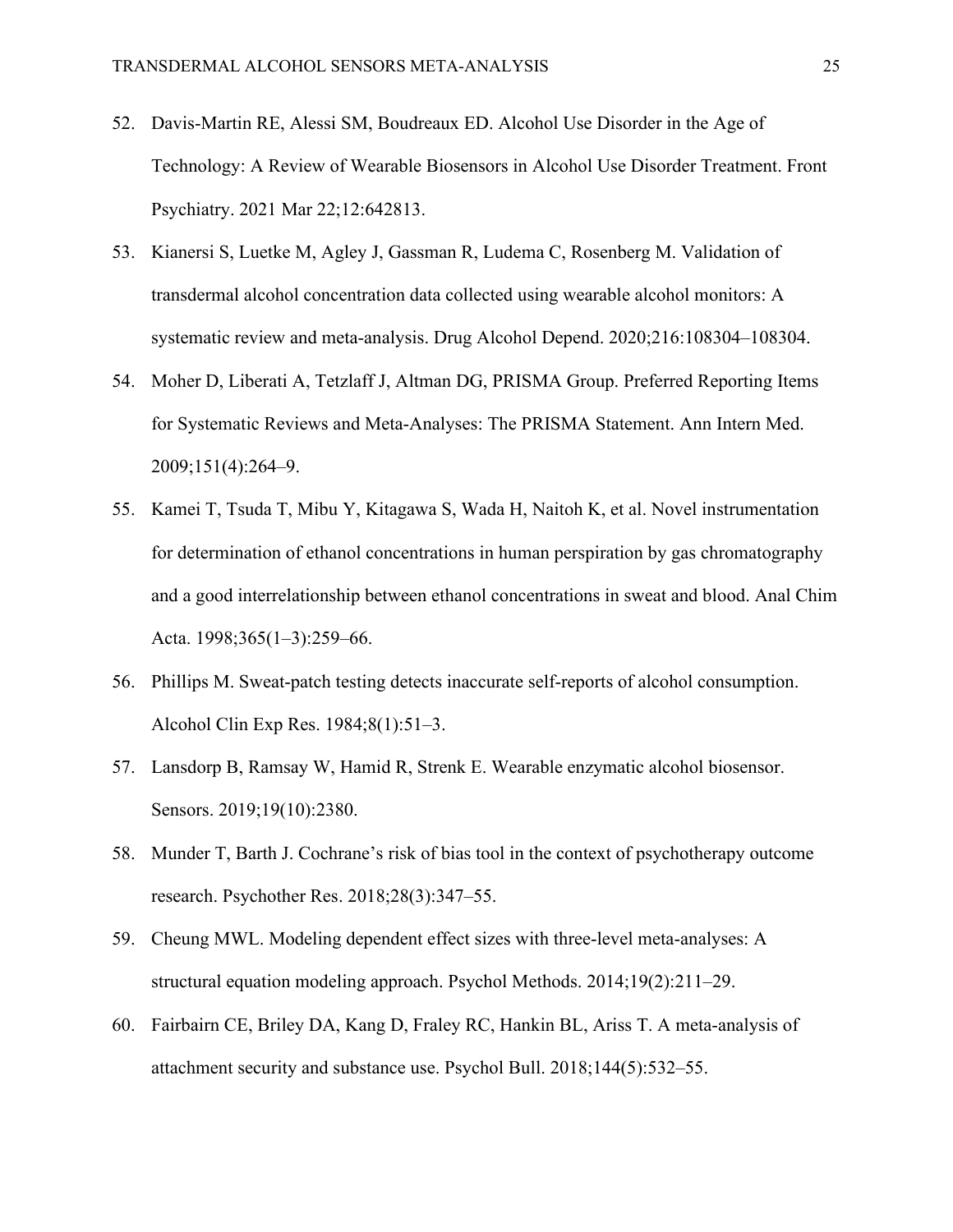- 61. Van den Noortgate W, López-López JA, Marín-Martínez F, Sánchez-Meca J. Meta-analysis of multiple outcomes: a multilevel approach. Behav Res Methods. 2015;47(4):1274–94.
- 62. Egger M, Davey SG, Schneider M, Minder C. Bias in meta-analysis detected by a simple, graphical test. BMJ. 1997 Sep 13;315(7109):629–34.
- 63. Duval S, Tweedie R. Trim and fill: A simple funnel-plot–based method of testing and adjusting for publication bias in meta-analysis. Biometrics. 2000;56(2):455–63.
- 64. Cook RD. Detection of Influential Observation in Linear Regression. Technometrics. 1977;19(1):15–8.
- 65. Sirlanci M, Rosen IG, Wall TL, Luczak SE. Applying a novel population-based model approach to estimating breath alcohol concentration (BrAC) from transdermal alcohol concentration (TAC) biosensor data. Alcohol. 2019;81:117–29.
- 66. Saldich EB, Wang C, Rosen IG, Bartroff J, Luczak SE. Effects of stomach content on the breath alcohol concentration-transdermal alcohol concentration relationship. Drug Alcohol Rev. 2021;
- 67. Fairbairn CE, Rosen IG, Luczak SE, Venerable WJ. Estimating the quantity and time course of alcohol consumption from transdermal alcohol sensor data: A combined laboratory-ambulatory study. Alcohol. 2019;81:111–6.
- 68. Hawekotte K, Luczak SE, Rosen IG. Deconvolving breath alcohol concentration from biosensor measured transdermal alcohol level under uncertainty: a Bayesian approach. Math Biosci Eng. 2021;18(5):6739–70.
- 69. Lawson B, Aguir K, Fiorido T, Martini-Laithier V, Bouchakour R, Burtey S, et al. Skin alcohol perspiration measurements using MOX sensors. Sens Actuators B Chem. 2019;280:306–12.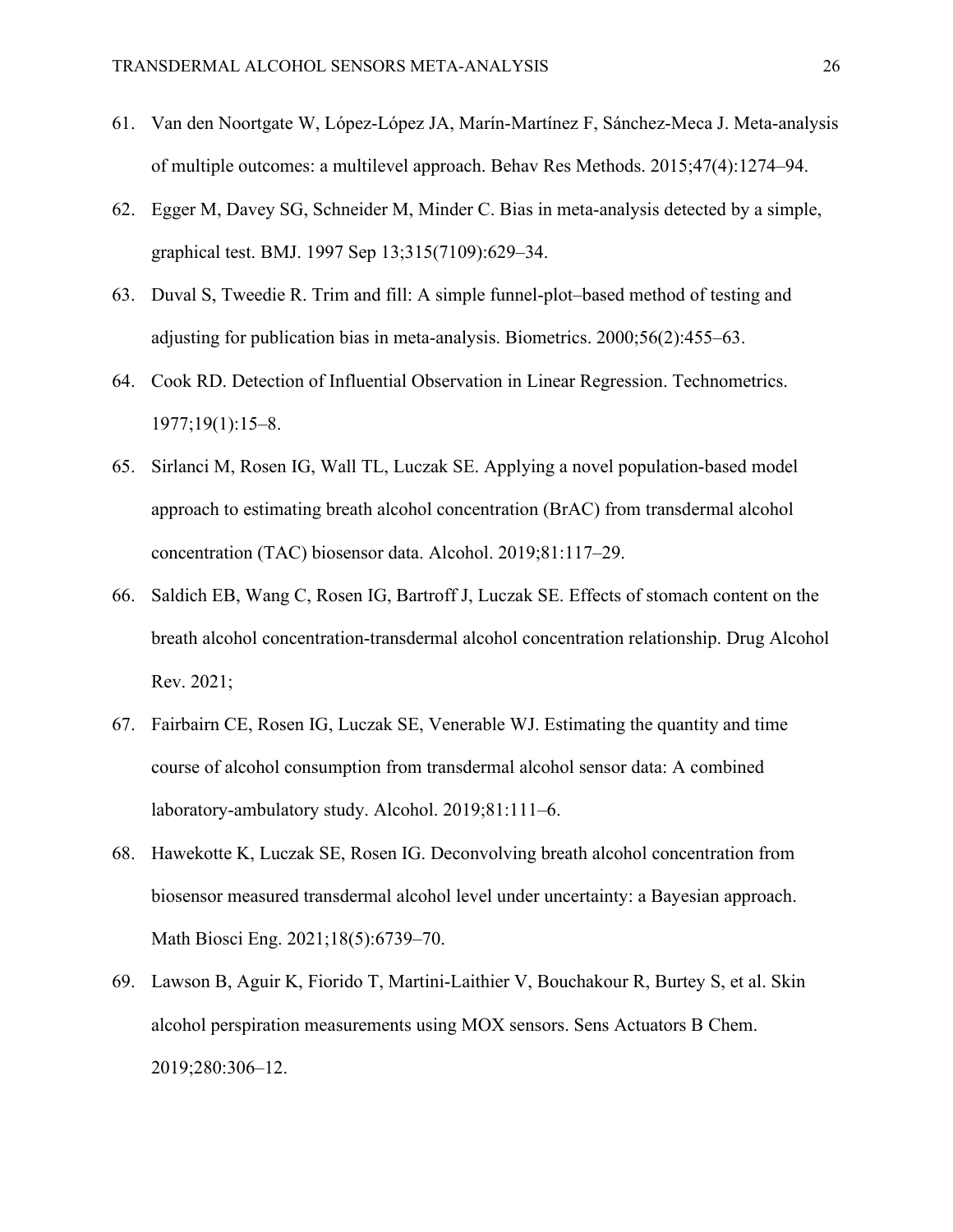- 70. Drunken drivers may get ankle bracelets that monitor sweat for alcohol [Internet]. 2017 [cited 2021 Sep 3]. Available from: https://www.google.com/imgres
- 71. BACtrack® Unveils the World's First Wearable Alcohol Monitor, BACtrack [Internet]. 2017 [cited 2021 Sep 3]. Available from: https://www.bactrack.com/blogs/pressreleases/bactrack-unveils-the-world-s-first-wearable-alcohol-monitor-bactrack-skyn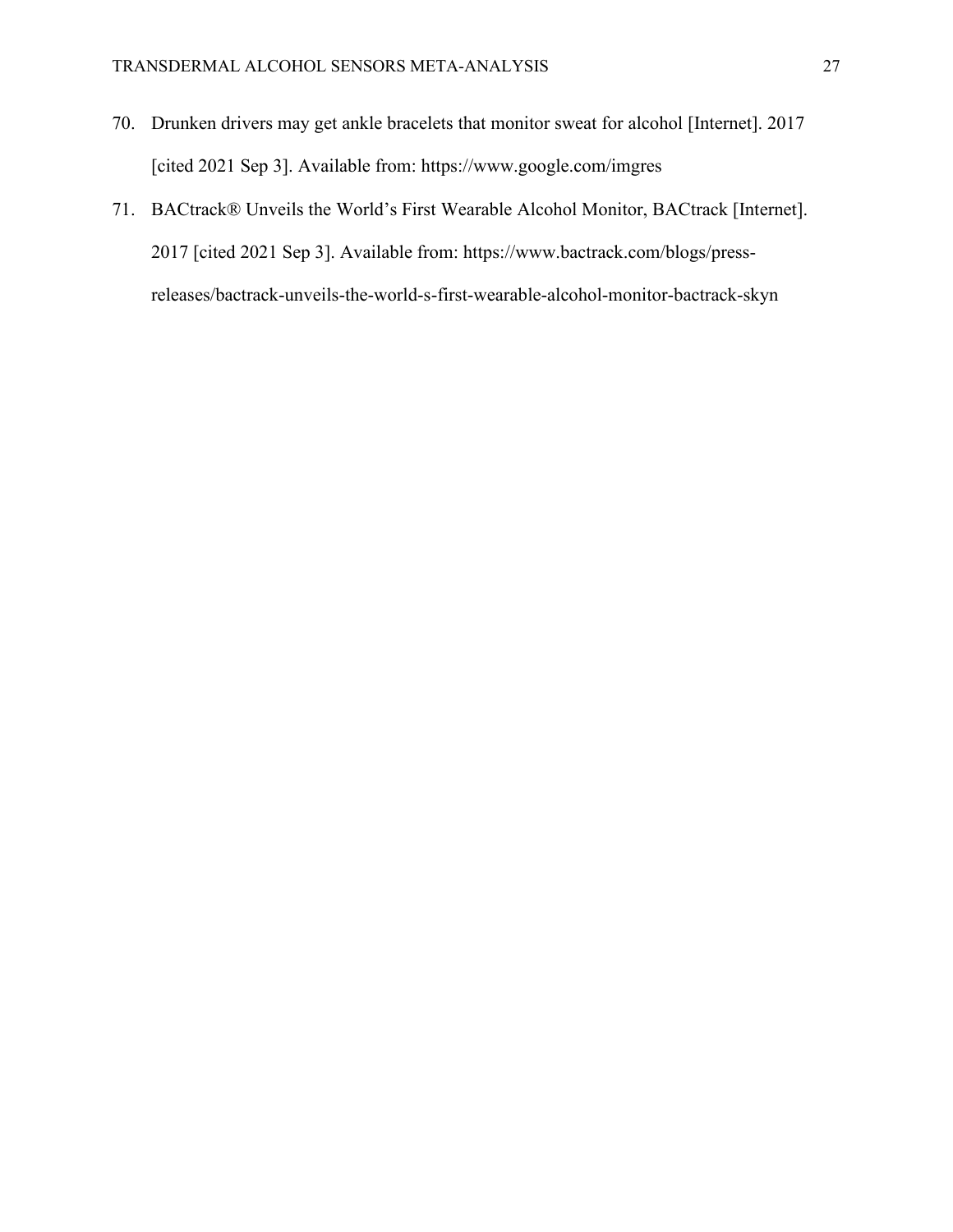| ales comparing transacrimar arconor oroscillor oatpat to oopeer to macked or arconor constituption<br><b>Study</b> | $\mathbf N$ | %Fem      | <b>Type</b>      | <b>BevC</b>                                                        | Hlth        | <b>Sess</b>    | Locat | AlcM          | Lag(SE)                       | r(SE)     |
|--------------------------------------------------------------------------------------------------------------------|-------------|-----------|------------------|--------------------------------------------------------------------|-------------|----------------|-------|---------------|-------------------------------|-----------|
| <b>Davidson et al., 1997 (27)</b>                                                                                  | 15(12)      | 58.33%    | Lab              | $0.04\%, 0.02\%,$                                                  | Y           | 3              | Arm   | Comb          | <b>NR</b>                     | .59(.22)  |
| <b>Dougherty et al., 2012 (29)</b>                                                                                 | 11(10)      | $0.00\%$  | Lab              | $0.01\%$ , ctrl<br>$0.08\%, 0.064\%,$<br>0.048%, 0.032%,<br>0.016% | $\mathbf Y$ | 5              | Ankle | Breath        | NR                            | .86(.10)  |
|                                                                                                                    | 11(11)      | 100.00%   | Lab              | $0.08\%, 0.06\%,$<br>$0.04\%, 0.02\%$                              | Y           | $\overline{4}$ | Ankle | Breath        | <b>NR</b>                     | .91(06)   |
| <b>Dumett et al., 2008 (46)</b>                                                                                    | 2(2)        | <b>NR</b> | Lab              | 0.08%                                                              | Y           | $\mathbf{1}$   | Wrist | <b>Breath</b> | <b>NR</b>                     | <b>NR</b> |
|                                                                                                                    |             | <b>NR</b> | Amb              | N/A                                                                | Y           | <b>NR</b>      | Wrist | Breath        | NR                            | <b>NR</b> |
| Fairbairn & Kang, 2019 (21)                                                                                        | 50(30)      | 50.00%    | Lab              | $0.08\%$ , ctrl                                                    | ${\bf N}$   | 0.5            | Ankle | Breath        | 119.92 (10.00)                | .56(.14)  |
|                                                                                                                    |             | 50.00%    | Lab              | 0.08%, ctrl                                                        | ${\bf N}$   | 0.5            | Wrist | <b>Breath</b> | 54.24 (4.58)                  | .72(0.09) |
| <b>Fairbairn et al., 2019 (67)</b>                                                                                 | 48(40)      | 50.00%    | Lab <sup>c</sup> | 0.074%, ctrl                                                       | ${\bf N}$   | $\mathbf{1}$   | Ankle | Breath        | 124.78(10.30)                 | <b>NR</b> |
| <b>Fairbairn et al., 2020 (47)</b>                                                                                 | 110(73)     | 55.00%    | Lab              | 0.084%, ctrl                                                       | ${\bf N}$   | 0.5            | Ankle | <b>Breath</b> | NR                            | .76(0.05) |
|                                                                                                                    |             | 55.00%    | Lab              | 0.084%, ctrl                                                       | ${\bf N}$   | 0.5            | Wrist | Breath        | NR                            | .91(02)   |
| Giles et al., 1987 (30)                                                                                            | 4(4)        | 75.00%    | Lab              | 0.08%                                                              | Y           | $\mathbf{1}$   | Palm  | Blood         | NR                            | .99(0.02) |
|                                                                                                                    | 5(5)        | <b>NR</b> | Lab              | <b>NR</b>                                                          | N           | <b>NR</b>      | Palm  | Blood         | NR                            | .96(.06)  |
|                                                                                                                    | 10(10)      | <b>NR</b> | Lab              | <b>NR</b>                                                          | N           | <b>NR</b>      | Palm  | Breath        | <b>NR</b>                     | .94(04)   |
| <b>Hawekotte et al., 2021 (68)</b>                                                                                 | 40(40)      | <b>NR</b> | Lab              | <b>NR</b>                                                          | Y           | 3.65           | Arm   | Breath        | $\rm NR$                      | <b>NR</b> |
| Hill-Kapturczak et al., 2014<br>(50)                                                                               | 13(11)      | $0.00\%$  | Lab              | NR(5, 4, 3, 2, 1)<br>beers)                                        | $\mathbf Y$ | 5              | Ankle | Breath        | NR                            | .86(.09)  |
|                                                                                                                    | 9(8)        | 100.00%   | Lab              | NR(5, 4, 3, 2, 1)<br>beers)                                        | Y           | 5              | Ankle | Breath        | <b>NR</b>                     | .87(.11)  |
| Hill-Kapturczak et al., 2015<br>(49)                                                                               | 21(21)      | 47.62%    | Lab              | $0.082\%$ , $0.066\%$ ,<br>$0.055\%, 0.042\%,$<br>0.026%           | $\mathbf Y$ | 5              | Ankle | Breath        | 128.60(5.40)                  | .87(06)   |
| Lawson et al., 2019 (69)                                                                                           | 6(2)        | 50.00%    | Lab              | $0.08\%, 0.05\%$                                                   | $\mathbf Y$ | $\mathbf{1}$   | Wrist | Comb          | 52.50 (27.50)                 | NR        |
| Li et al., 2020 (32)                                                                                               | 2(1)        | $0.00\%$  | Lab              | 0.053%, 0.037%                                                     | $\mathbf Y$ | 6              | Arm   | Breath        | 27.3 <sup>a</sup>             | NR        |
|                                                                                                                    |             | $0.00\%$  | Lab              | NR (2 standard<br>drinks)                                          | $\mathbf Y$ | $\mathbf{1}$   | Ankle | <b>Breath</b> | <b>NR</b>                     | <b>NR</b> |
| Luczak & Rosen, 2014 (33)                                                                                          | 1(1)        | 100.00%   | Lab              | 0.05%                                                              | $\mathbf Y$ | $\mathbf{1}$   | Wrist | Breath        | $27.60, 0.00$ <sup>a, b</sup> | <b>NR</b> |
|                                                                                                                    |             | 100.00%   | Amb              | N/A                                                                | Y           | 10             | Wrist | <b>Breath</b> | 74.64, 15.60 <sup>a, b</sup>  | NR        |
| Marques & McKnight, 2009<br>(34)                                                                                   | 22(22)      | 31.82%    | Lab              | 0.083%                                                             | Y           | $\mathbf{1}$   | Ankle | <b>Breath</b> | 270.00 (37.10)                | $\rm NR$  |

**Table 1** Studies comparing transdermal alcohol biosensor output to objective indexes of alcohol consumption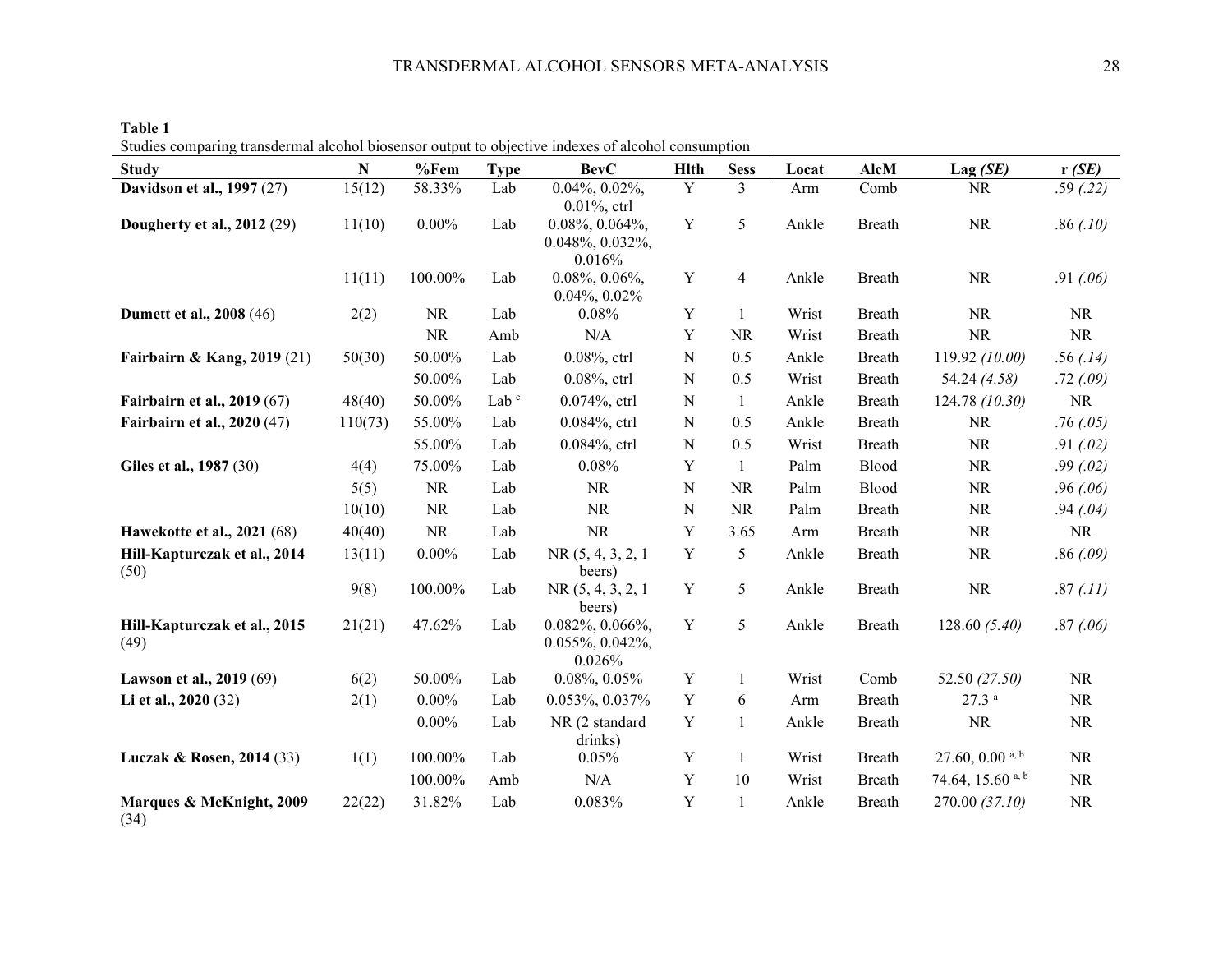|                                  |        | 31.82%    | Lab | 0.083%                                    | Y           |      | Wrist | Breath | 136.80 (19.19)       | NR.       |
|----------------------------------|--------|-----------|-----|-------------------------------------------|-------------|------|-------|--------|----------------------|-----------|
|                                  |        | 31.82%    | Amb | N/A                                       | Y           | NR   | Ankle | Breath | <b>NR</b>            | NR        |
|                                  |        | 31.82%    | Amb | N/A                                       | Y           | NR.  | Wrist | Breath | <b>NR</b>            | NR        |
| <b>Rash et al., 2019 (28)</b>    | 22(21) | 31.82%    | Amb | N/A                                       | N           | 8.6  | Ankle | Breath | <b>NR</b>            | .58(.21)  |
| Sakai et al., 2006 (12)          | 24(24) | 50.00%    | Lab | $0.088\%, 0.056\%,$<br>ctrl               | Y           | 0.67 | Ankle | Breath | NR (120-180)         | .67(0.16) |
|                                  | 10(10) | 70.00%    | Amb | N/A                                       | Y           | NR   | Ankle | Breath | <b>NR</b>            | NR.       |
|                                  | 10(10) | 60.00%    | Amb | N/A                                       | N           | NR   | Ankle | Breath | <b>NR</b>            | NR        |
| <b>Saldich et al., 2021</b> (66) | 2(2)   | 50.00%    | Lab | $0.072\%, 0.066\%,$<br>$0.043\%, 0.039\%$ | Y           | 4    | Arm   | Breath | 104.38 $(23.97)^{b}$ | NR        |
| Sirlanci et al., 2019 (65)       | 32(15) | 46.88%    | Lab | $0.05\%$                                  | Y           |      | Wrist | Breath | 42.60 $(11.09)^{b}$  | NR        |
| Swift et al., 1992 (31)          | 10(10) | 20.00%    | Lab | $NR(0.75 \text{ ml/kg})$                  | Y           |      | Arm   | Breath | 36.00(8.28)          | .76(.17)  |
|                                  | 5(5)   | 40.00%    | Lab | <b>NR</b>                                 | N           |      | Arm   | Breath | $NR$ (up to 120)     | NR.       |
|                                  | 10(10) | <b>NR</b> | Amb | N/A                                       | Y/N         | NR.  | Arm   | Breath | NR.                  | NR.       |
| Wang et al., 2019 (16)           | 2(2)   | 50.00%    | Lab | $0.09\%, 0.07\%$                          | $\mathbf N$ |      | Wrist | Breath | 65.00 (10.00)        | NR.       |
| <b>Wang et al., 2021 (23)</b>    | 3(3)   | 33.33%    | Lab | $0.04\%$                                  | Y           |      | Ankle | Breath | <b>NR</b>            | NR.       |
|                                  | 3(3)   | 33.33%    | Lab | $0.04\%$                                  | Y           |      | Wrist | Breath | <b>NR</b>            | NR        |
|                                  | 10(10) | 60.00%    | Amb | N/A                                       | Y           |      | Wrist | Breath | <b>NR</b>            | NR        |

**Note:** Studies included in this table/research synthesis were required to be published online before the date of our initial search (May 25th, 2021). N=Initial sample size (final sample size after accounting for exclusion/data loss); %Fem=Percentage of female participants in the final sample; Type=Study type; Lab=Laboratory study; Amb=Ambulatory study; BevC=Beverage Condition (achieved or target BAC in laboratory studies); ctrl=control condition; N/A=Not Applicable; Hlth=Healthy; Y=Yes (Healthy sample); N=No (Clinical/Heavy-drinking sample); Sess=Average number of drinking sessions per participant; Locat=Body position of the transdermal device; AlcM=How BAC was measured in the study; Blood=Direct measure of BAC via blood or plasma; Breath=Breathalyzer; Comb=A combined blood and breath measures; Lag=average time (in minutes) TAC lagged behind BAC; NR=Not reported or insufficient information provided for the calculation of the effect; r=correlation coefficients between TAC and BAC; SE=Standard error associated with effect size.

<sup>a</sup> Effect sizes (lag time) for Luczak & Rosen, 2014 and Li et al., 2020 were omitted from statistical analysis because they only included a sample size of one. <sup>b</sup> Luczak & Rosen, 2014, Saldich et al., 2021 and Sirlanci et al., 2019 applied an estimation model to predict peak TAC time. Lag times of both raw peak TAC and estimated TAC were reported in Luczak & Rosen, 2014.

<sup>c</sup> Although the study employed a combination of laboratory and ambulatory methods, calculation of lag time between BAC and TAC was possible based only on information collected in the laboratory, as this information was unavailable in the ambulatory study arm.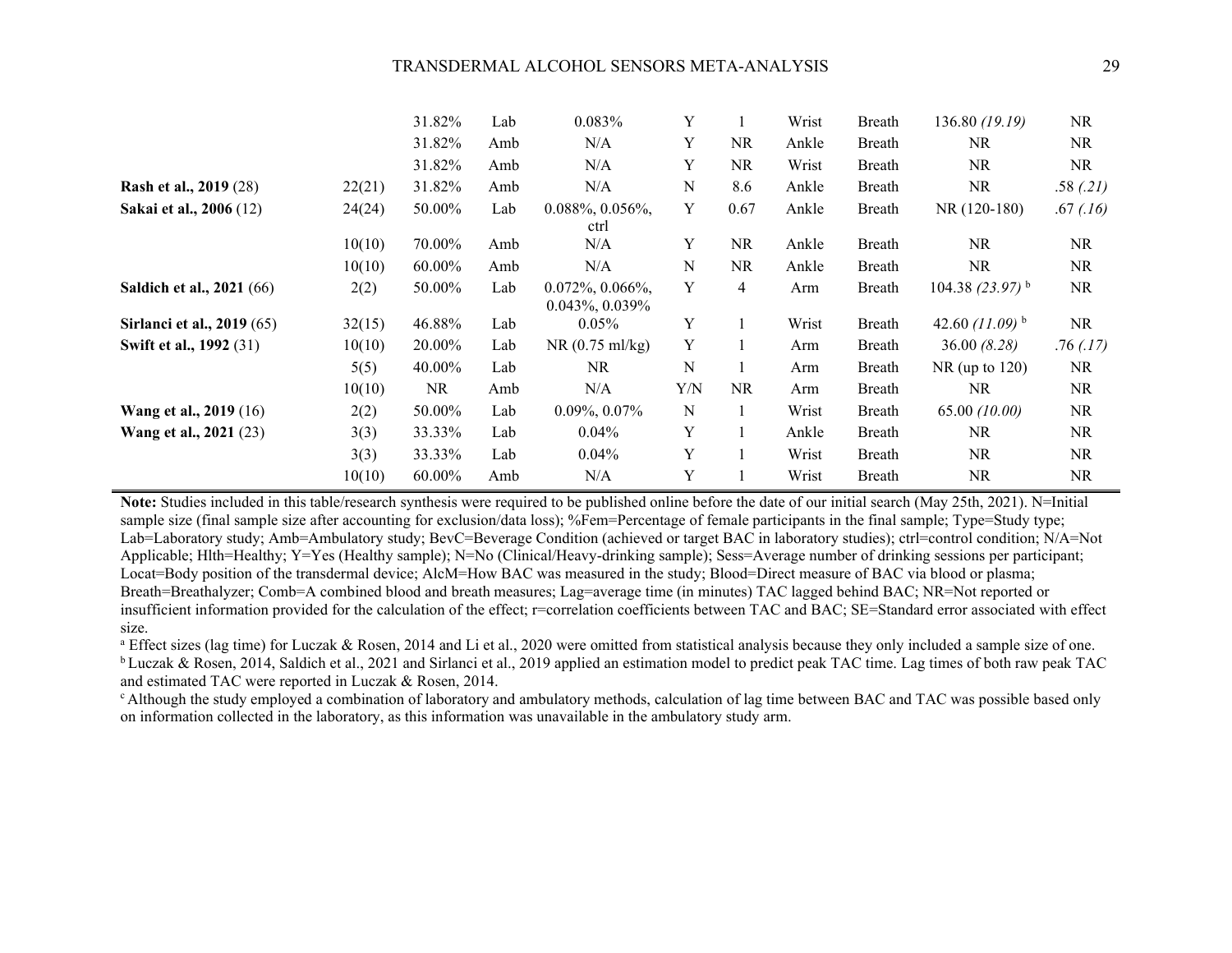|                                                         | $\boldsymbol{b}$ | t-value  | <i>p</i> -value | 95%CI                   |
|---------------------------------------------------------|------------------|----------|-----------------|-------------------------|
| Correlation coefficients (r's)                          |                  |          |                 |                         |
| Study Type $(N_{\text{effects}}=16)$                    | $-0.291$         | $-1.294$ | 0.217           | $[-0.774, 0.191]$       |
| Alcohol Measure ( $N_{\text{effects}}=16$ )             | $-0.116*$        | $-2.268$ | 0.040           | $[-0.226, -0.006]$      |
| Body Position (Neffects=16)                             | $0.111***$       | 3.011    | 0.009           | [0.032, 0.191]          |
| Publication Year ( $N_{\text{effects}}=16$ )            | $-0.004*$        | $-2.710$ | 0.017           | $[-0.007, -0.001]$      |
| Sex Composition ( $N_{\text{effects}}=14$ )             | 0.001            | 1.059    | 0.311           | $[-0.001, 0.004]$       |
| Random Assignment (Neffects=13)                         | 0.089            | 1.269    | 0.231           | $[-0.065, 0.244]$       |
| Target Population ( $N_{\text{effects}}=16$ )           | $-0.032$         | $-0.528$ | 0.606           | $[-0.161, 0.097]$       |
| Missing Data $(N_{\text{effects}}=16)$                  | $0.355*$         | 2.266    | 0.040           | [0.019, 0.690]          |
| Peak BAC ( $N_{\text{effects}}=10$ )                    | 0.452            | 0.162    | 0.875           | $[-5.977, 6.882]$       |
| Number of Drinking Sessions (Neffects=14)               | 0.002            | 0.129    | 0.899           | $[-0.034, 0.038]$       |
| Lag time (minutes)                                      |                  |          |                 |                         |
| Alcohol Measure $(N_{\text{effects}}=11)$               | 47.865           | 0.722    | 0.489           | $[-102.153, 197.883]$   |
| Body Position (Neffects=11)                             | $-69.407***$     | $-7.001$ | < 0.001         | $[-91.833, -46.981]$    |
| Publication Year ( $N_{\text{effects}}=11$ )            | 0.371            | 0.163    | 0.874           | $[-4.787, 5.528]$       |
| Sex Composition ( $N_{\text{effects}}=11$ )             | $-0.433$         | $-0.225$ | 0.827           | $[-4.775, 3.909]$       |
| Random Assignment (Neffects=11)                         | 10.386           | 0.255    | 0.805           | $[-81.913, 102.685]$    |
| Target Population $(N_{\text{effects}}=11)$             | $-7.492$         | $-0.185$ | 0.857           | $[-99.014, 84.030]$     |
| Missing Data $(N_{\text{effects}}=11)$                  | 97.299           | 1.351    | 0.210           | $[-65.642, 260.240]$    |
| Peak BAC ( $N_{\text{effects}}=10$ )                    | 1456.034         | 0.960    | 0.365           | $[-2041.555, 4953.624]$ |
| Number of Drinking Sessions ( $N_{\text{effects}}$ =11) | 7.865            | 0.615    | 0.554           | $[-21.053, 36.784]$     |

**Table 2** Results of Moderator Analysis

**Note:** Study Type was excluded in the analysis of lag time due to no variability across studies. *N*effects=number of effect sizes. \* *p*<.05, \*\**p*<.01, \*\*\**p*<.001.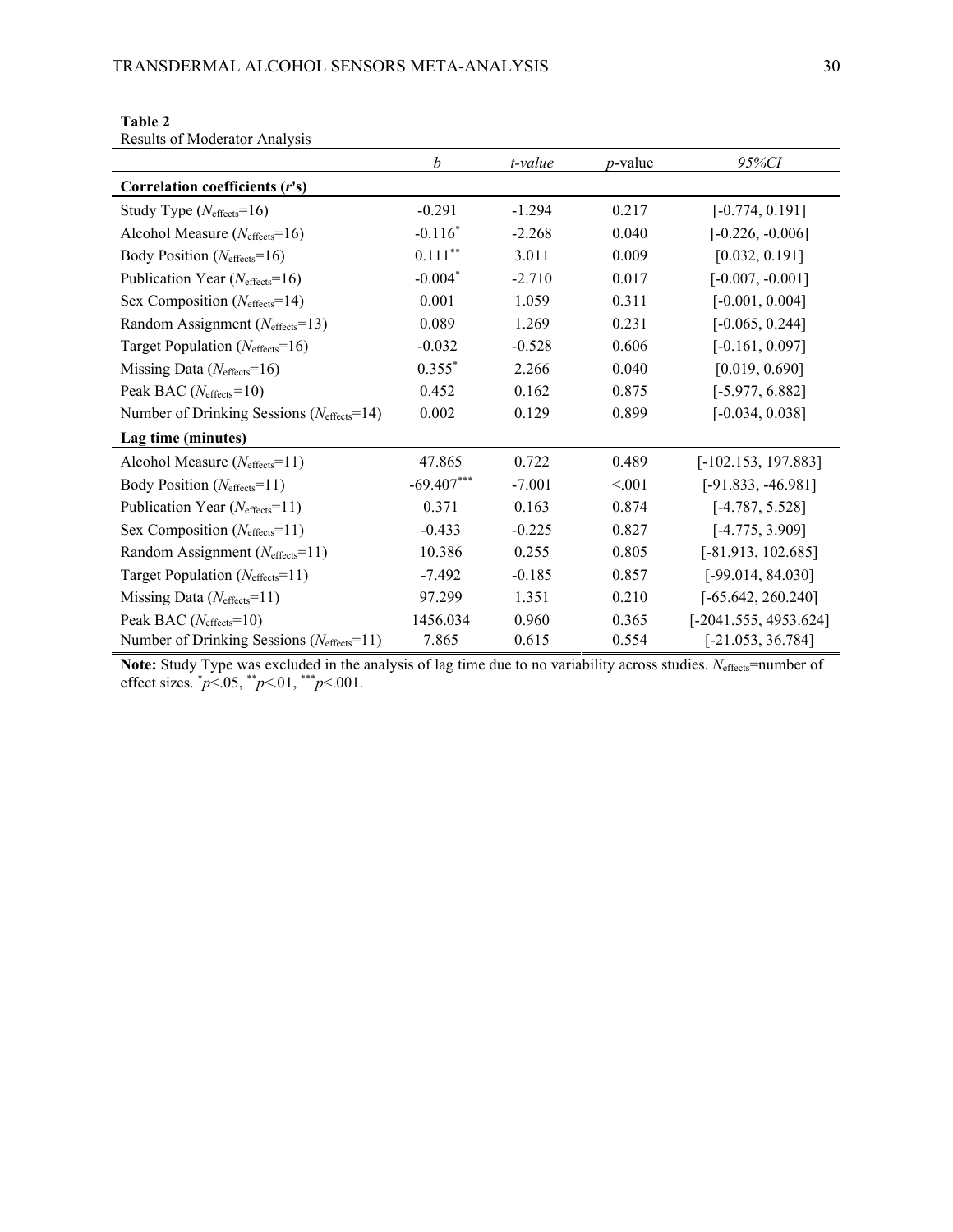

*Note.* a) SCRAM ankle monitor (70; left); b) BACtrack Skyn (71; right)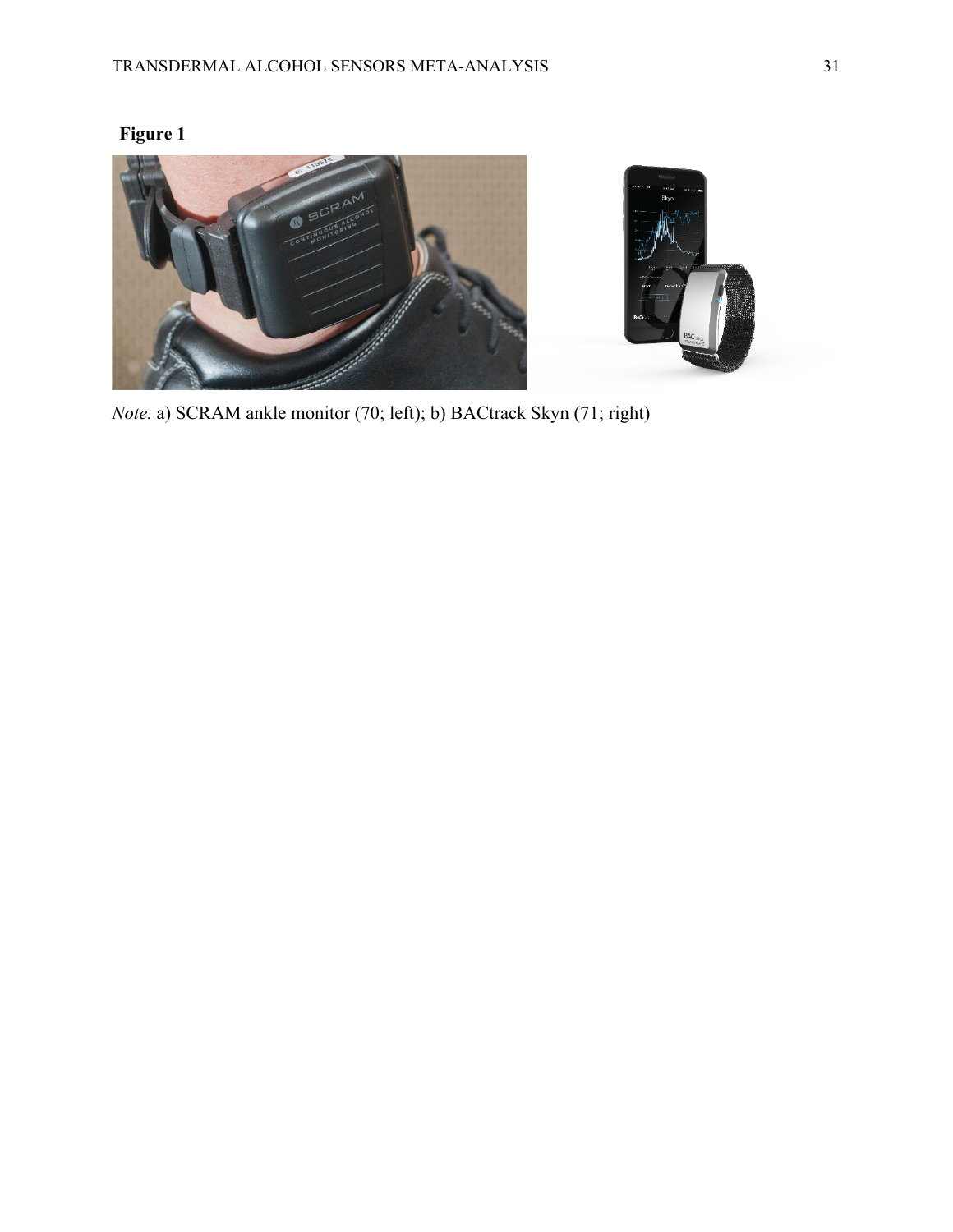## **Figure 2**

*PRISMA Flow Diagram Illustrating the Process of Identifying Eligible Studies*